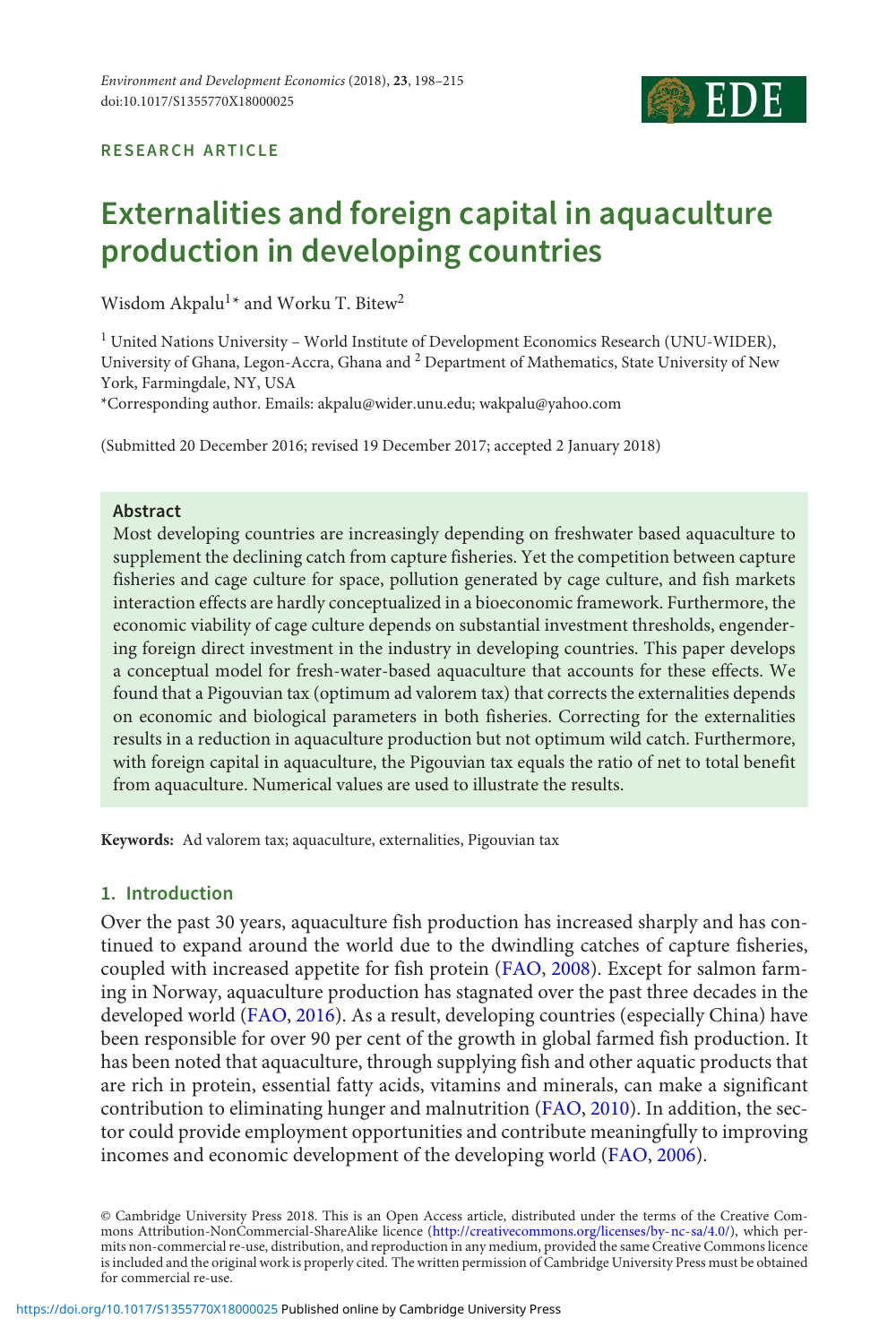Despite having elevated levels of malnutrition, sub-Saharan Africa (SSA) has not made a meaningful contribution to the growth in aquaculture over the last three decades. Its contribution to world aquaculture production is estimated at less than 1 per cent, and per capita fish consumption within the region is the lowest (barely 9.1 kg per capita in 2009) [\(Hecht](#page-11-4), [2006;](#page-11-4) [FAO,](#page-11-1) [2016](#page-11-1)). The factors contributing to the low output include inadequate domestic and foreign investment in the sector [\(Leung](#page-11-5) *et al.*, [2007](#page-11-5)).<sup>1</sup> Fish, however, remains extremely important in the African diet, making up 17.4 per cent of the protein intake [\(Brummett](#page-11-6) *et al*., [2008\)](#page-11-6). For the region to meet its growing demand for fish protein, it has been estimated that aquaculture must grow at an annual average rate of at least 8.3 per cent, a figure which is significantly higher than the current levels [\(Muir](#page-11-7) *et al*., [2005](#page-11-7)).

Between the period of 1998 and 2008, statistics available from FAO show aquaculture production increased five-fold due to a number of critical regional projects within SSA and initiatives which increased private investment in the sector [\(FAO,](#page-11-2) [2010](#page-11-2)). Between 2000 and 2014, the rise in freshwater fish production resulted in an increase in Africa's contribution to global aquaculture production from 1.23 to 2.32 per cent [\(FAO](#page-11-1), [2016](#page-11-1)).<sup>2</sup> With regard to employment, the number of people engaged in the industry in Africa has been increasing by 6.2 per cent annually, which is the highest among all other regions [\(FAO](#page-11-1), [2016](#page-11-1)). It is estimated that about 43 per cent of the continent has the potential for farming tilapia [\(Hishamunda](#page-11-8), [2007](#page-11-8)).

Notwithstanding the benefits from aquaculture (especially freshwater fish production) in African countries, its expansion could generate some negative externalities. First, nitrogen released from feeds and fish wastes could lead to nutrient over-enrichment and eutrophication in the entire management area if the aquaculture involves water-based systems (i.e., pen or cage culture) (see e.g., [EJF,](#page-11-9) [2003](#page-11-9); [FAO,](#page-11-0) [2008;](#page-11-0) [Wiber](#page-11-10) *et al*., [2012;](#page-11-10) [Krause](#page-11-11) *et al*., [2015\)](#page-11-11). Second, it is possible for diseases to spread from cultured fish to the wild stock and thereby reduce population of the wild stocks. Third, the biological fitness of the wild stock could alter if genetically different species escape from pens and cages. Furthermore, large pens and cages could occupy artisanal fishing grounds. Finally, for small economies like countries in SSA, the demand function for fish is downwards sloping, indicating that harvest from aquaculture could impact revenue and profitability of wild fish catches.<sup>3</sup>

A number of attempts have been made in the literature at modeling aquaculture – capture fisherie[s](#page-11-14) [interactions](#page-11-14) [\(see](#page-11-14) [e.g.,](#page-11-14) [Anderson](#page-11-12), [1985;](#page-11-12) [Anderson and Wilen](#page-11-13), [1986;](#page-11-13) Ye and Beddington, [1996;](#page-11-14) [Mikkelsen](#page-11-15), [2007\)](#page-11-15). These studies have considered issues such as the impact of aquaculture on habitat and genetics of wild stocks; the impact of fishery management regimes (say open-access) on aquaculture and wild fish production, fish production technologies, as well as market interactions of capture and farmed fish. To the best of our knowledge none of the studies has modeled foreign capital in aquaculture fish production or explicitly derived the Pigouvian tax (corrective tax) that could internalize the environmental opportunity cost, competition for lake space and the imperfect competition in the fish market. These extensions are considered in our study. The closest to our study is that of [Hoagland](#page-11-16) *et al*. [\(2003](#page-11-16)), which modelled the ocean space allocation

<sup>&</sup>lt;sup>1</sup>The other factors are inadequate feed, lack of extension services, poor market access, ill-defined user rights, and poor legal and institutional frameworks.

<span id="page-1-1"></span><span id="page-1-0"></span><sup>&</sup>lt;sup>2</sup>Freshwater fish farming makes up over 99 per cent of aquaculture in Africa [\(FAO](#page-11-1), [2016](#page-11-1)).

<span id="page-1-2"></span><sup>3</sup>For example, [Osei-Asare and Eghan](#page-11-17) [\(2013](#page-11-17)) estimated a demand function for fish in Ghana and found it to be downward sloping.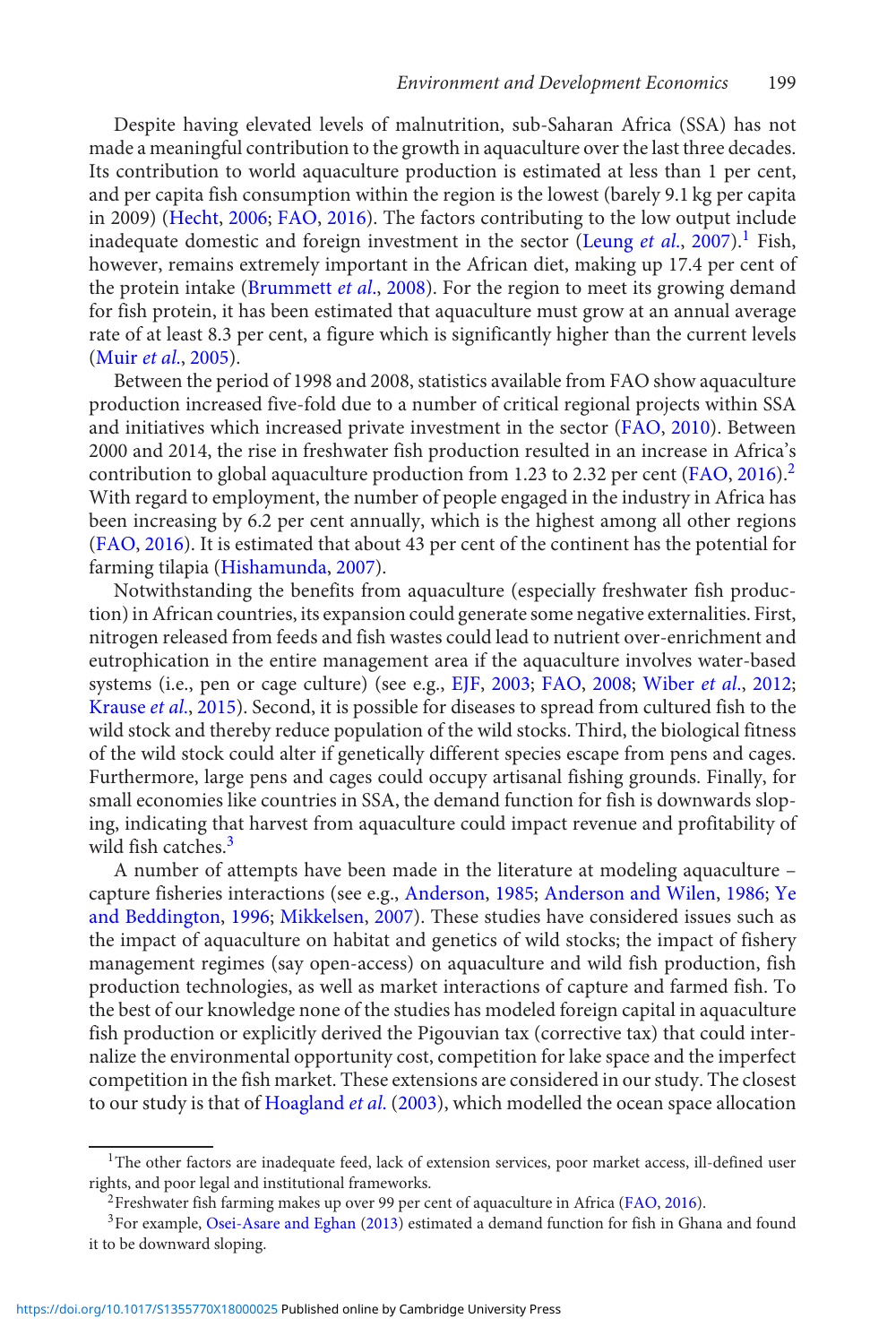problem for aquaculture fish production when fish markets interact and found that – depending on the nature of the interaction of the two activities, the spatial distribution of the stocks, and the technology employed in fish farming – it may be optimal to allocate the entire ocean space to aquaculture fish production.

It is noteworthy that pens and cages are normally located offshore in natural bodies of water and require sizeable investment which is not affordable to most farmers in SSA. In addition, although fish farming can be done at small to large scale levels, small scale aquaculture fish production is rarely profitable [\(Brummett](#page-11-6) *et al*., [2008](#page-11-6)). According to [\(FAO](#page-11-3), [2006](#page-11-3)), for the coming years and decades, Africa (especially SSA) should be a high priority region for aquaculture development and fish production must become an important part of the overall development process for the continent. To realize this objective, more emphasis is put on foreign direct investment (FDI) in aquaculture within the region. As noted by [Hishamunda](#page-11-8) [\(2007](#page-11-8)), aquaculture in Africa can only be developed if commercial aquaculture is promoted. As a result, a number of countries in Africa, including Ghana, are making efforts at attracting FDI to the sector from countries like Brazil, China, Chile, France, and the United Kingdom [\(Hishamunda](#page-11-8), [2007](#page-11-8)). To the best of our knowledge, no research exists to determine the optimum ad valorem tax to be imposed on foreign investment in aquaculture, hence this study fills this gap as well. The results from our model are empirically illustrated.

The results indicate that both biological and economic parameters determine the Pigouvian tax (optimum ad valorem tax) that corrects the externalities (competition for space, market interaction, and pollution). Since a tax that accounts for competition for space and fish market interactions decreases aquaculture fish production, wild fish catch increases at the optimum. Furthermore, if the capital for the aquaculture comes from FDI, the expression for the Pigouvian tax is the ratio of net to total benefit from aquaculture. The simulated results show that, for capture fisheries, irrespective of the source of the capital for aquaculture, the Pigouvian tax should be decreasing in intrinsic growth rate, pollution from aquaculture and the cost of farming fish. On the other hand, for aquaculture operators, regardless of the source of capital, the tax should increase in intrinsic growth rate of the capture fish stock and pollution but decrease in the cost of farming fish.

The remainder of the paper is organized as follows. Section [2](#page-2-0) contains the theoretical model of aquaculture externalities and derives expression for the Pigouvian tax. Section [3](#page-8-0) presents an extended model that accounts for foreign investment in aquaculture. The final section, section [4,](#page-10-0) presents the conclusions of the study.

## <span id="page-2-0"></span>**2. The analytical framework of aquaculture externalities**

As noted earlier, we build on the work of [Hoagland](#page-11-16) *et al*. [\(2003](#page-11-16)). Akin to their formulation, we model lake space allocation between aquaculture and capture fishery. Our model extends their work by explicitly modelling aquaculture pollution and obtains an expression for a Pigouvian tax that internalizes the competition for lake space and pollution externalities. In addition, unlike [Hoagland](#page-11-16) *et al*. [\(2003](#page-11-16)), our model accounts for foreign capital in aquaculture fish production, which is common in many countries in SSA. We begin by presenting a simple bioeconomic open-loop game theoretic model of the capture fisher's problem and the fish farmer's problem, respectively.<sup>4</sup> This is followed by

<span id="page-2-1"></span><sup>4</sup>The open loop formulation is preferred to the feedback specification because we assumed that the two fishers simultaneously determine their strategies for the entire fishing period.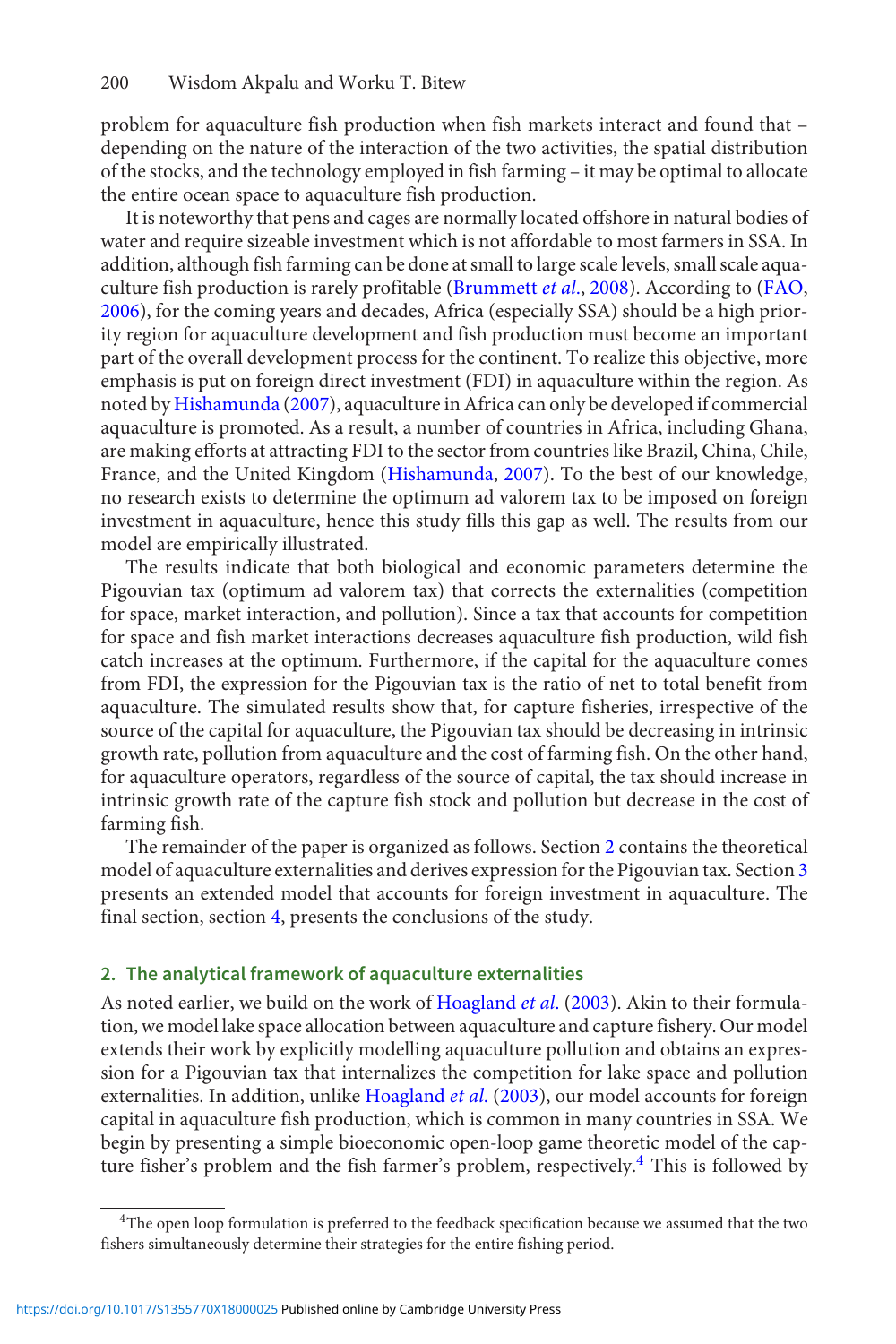a combined model for the social planner, to investigate the competition for lake space, imperfect competition in the fish market, and pollution externalities.

#### *2.1 The capture fisheries manager's problem*

Assume the capture (inland) fishery, which is artisanal, is managed separately from aquaculture by a planner. Also, suppose the manager of the inland fishery decides on catch biomass (*h*), which is traded in an imperfectly competitive market with a downward sloping demand curve.<sup>5</sup> Following [Hoagland](#page-11-16) *et al.* [\(2003\)](#page-11-16), we assume that buyers cannot distinguish between a species (say tilapia) that is farmed or caught in the wild. Let the price per unit (e.g., kg) of the catch depend on the sum of the wild catch, *h*, and harvest from aquaculture  $(z)$  – i.e.,  $p(h, z)$ . In addition, assume the cost per unit harvest is of a Schaefer type, i.e.,  $c(x)$ , where  $c_x(x) < 0$ ,  $c_{xx}(x) > 0$ , and x is the capture fish stock in biomass. If future costs and benefits are discounted at the positive rate  $\delta$ , then the present value of discounted stream of surpluses (i.e., the sum of consumer and producer surpluses) from the capture fishery is:

<span id="page-3-1"></span>
$$
A(h, x; z) = \int_0^\infty (p(h, z) - c(x)) h e^{-\delta t} dt.
$$
 (1)

Let the growth function of the wild stock be  $g(x, k)$ , where  $g(x, k) > 0$ , for  $x <$  $k$ ,  $g_k(x, k) > 0$ ,  $g_{xx}(x, k) \leq 0$ ,  $g_{kx}(x, k) \geq 0$ ,  $g_{xk}(x, k) \geq 0$  and *k* is the environmental carrying capacity. Cage culture takes away potential fishing area (decreases wild fish stock) and thereby increases the cost per unit harvest of capture fish. Following the formulation in [Hoagland](#page-11-16) *et al*.[\(2003](#page-11-16)), let the remainder of the carrying capacity – if cage culture takes away part of the carrying capacity – be  $k = k(m) = k_0 - \omega m$ , where  $k_0$  is the initial carrying capacity,  $m$  is the lake area devoted to aquaculture, and  $\omega$  is a constant conversion factor of cage area to carrying capacity. The time derivative of the total biomass (i.e.,  $\dot{x}$ ) increases in the growth of the stock but decreases in human predation (catch). Thus, the stock dynamic equation is:

<span id="page-3-2"></span>
$$
\dot{x} = g(x, k(m)) - h. \tag{2}
$$

The representative fisher's objective is to maximize equation [\(1\)](#page-3-1) with respect to catch, subject to the stock evolution (i.e., equation [\(2\)](#page-3-2)).

The corresponding current value Hamiltonian can be specified as:

$$
H(h, x; m) = (p(h, z(m)) - c(x))h + \lambda(g(x, k(m)) - h),
$$
\n(3)

where  $\lambda$  is the scarcity value of the capture fish stock or the marginal value assigned by the planner to the marginal reductions in the fish stock, and  $z(m)$  is the aquaculture production function that depends on the size of the cage area. Applying the maximum principle to derive the first-order condition with respect to the flow variable *h* and assuming steady-state conditions (see appendix [1\)](#page-12-0), we obtained the following equation:

<span id="page-3-3"></span>
$$
p_h(g(x, k(m)), z(m))g(x, k(m)) + p(g(x, k(m)), z(m)) - c(x) = \frac{-c_x(x)g(x, k(m))}{\delta - g_x(x, k(m))}.
$$
\n(4)

<span id="page-3-0"></span><sup>5</sup>The as[sumption](#page-11-17) [of](#page-11-17) [an](#page-11-17) [imperfect](#page-11-17) [market](#page-11-17) [for](#page-11-17) [fish](#page-11-17) [follows](#page-11-17) [Hoagland](#page-11-16) *et al*. [\(2003](#page-11-16)). In addition, Osei-Asare and Eghan [\(2013](#page-11-17)) found a downward sloping demand curve for fish in Ghana.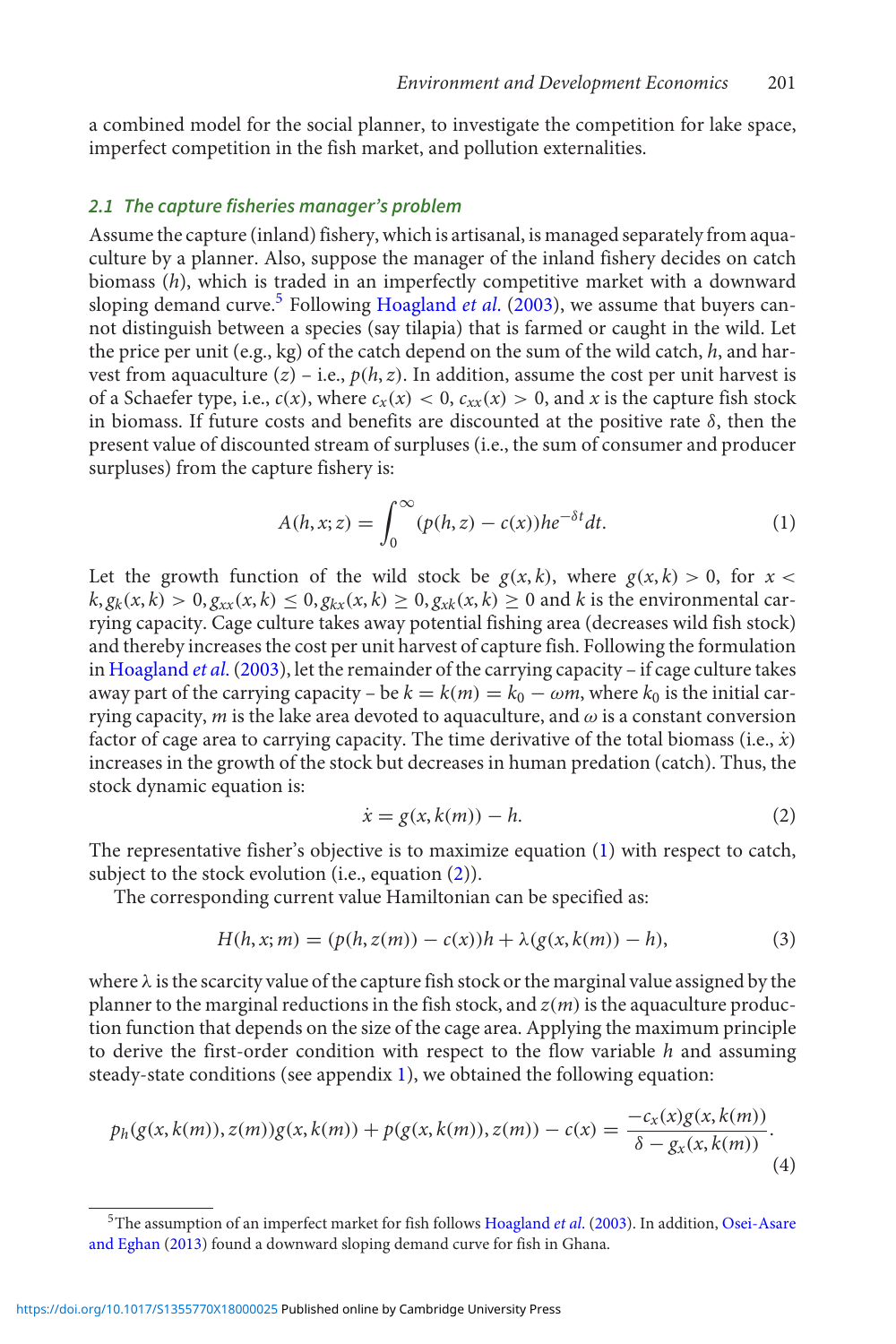Equation [\(4\)](#page-3-3), which is a reaction function, could potentially be solved for the equilibrium values of the capture fish stock  $(x)$  as a function of the size of the area devoted to aquaculture (i.e.,  $x^* = x(m)$ ) if the specific forms of the relevant functions are known. Next, we present the aquaculture manager's problem, followed by that of the social planner.

## *2.2 The aquaculture manager's problem*

As indicated earlier, in recent times, policy makers in several African countries have been making conscious efforts at encouraging investment in aquaculture to ease the pressure on capture fish stocks, which are already overcapitalized and overexploited. So far, the response has been encouraging. Suppose that the recurrent operation cost function of an aquaculture with cage area of size *m* (in 100 square kilometers) that produces *z*(*m*) units of farmed fish is  $\zeta(m)$ .<sup>[6](#page-4-0)</sup> And assume that the cost of acquiring (or investing in) *v* extra units [of the lake area is given by the function](#page-11-18)  $\tau(\nu)$ , with  $\tau_{\nu}(\nu) > 0$  (see, e.g., Parks and Bonifaz, [1994;](#page-11-18) [Hoagland](#page-11-16) *et al*., [2003\)](#page-11-16). The corresponding present value of the net benefit from the aquaculture is:

<span id="page-4-1"></span>
$$
B(v, m; h) = \int_0^\infty (p(h, z(m))z(m) - \varsigma(m) - \tau(v))e^{-\delta t}dt.
$$
 (5)

Following [Parks and Bonifaz](#page-11-18) [\(1994\)](#page-11-18) and [Hoagland](#page-11-16) *et al*. [\(2003](#page-11-16)), let the equation of motion, which defines the change of the cage area over time, be:

<span id="page-4-2"></span>
$$
\dot{m} = v. \tag{6}
$$

The current value Hamiltonian corresponding to equations [\(5\)](#page-4-1) and [\(6\)](#page-4-2) is:

$$
H(v, m; h) = p(h, z(m))z(m) - \zeta(m) - \tau(v) + \mu.v,
$$
\n(7)

where  $\mu$  is the shadow value of the cage area. The maximum principle generates the firstorder condition, with respect to the flow variable  $\nu$ , given by equation [\(29\)](#page-12-1) in appendix [2.](#page-12-2) Assuming a steady state, we obtain the following equation:

<span id="page-4-3"></span>
$$
\varsigma_m(m) = [p_z(g(x, k(m)), z(m))z(m) + p(g(x, k(m)), z(m))]z_m(m) - \delta \tau_v.
$$
 (8)

Again, equation [\(8\)](#page-4-3), which is a reaction function, could be solved for the equilibrium level of *m* as a function of the wild fish stock (i.e.,  $m^* = m(x)$ ). The two reaction functions (i.e., equations [\(4\)](#page-3-3) and [\(8\)](#page-4-3)) could be solved simultaneously to obtain the pair of open-loop equilibrium values of *m*∗ and *x*∗. It is important to note that these values are suboptimal since they do not account for the competition for lake space, imperfectly competitive market for fish, and pollution externalities.

# *2.3 Functional forms for numerical simulations*

In order to obtain numerical solutions and perform comparative static analysis, we assume the following specific functional forms: a logistic growth function for the capture stock,  $g(x, k(m)) = rx(1 - (x/k_0 - \omega m))$ , where *r* is the intrinsic growth rate; a

<span id="page-4-0"></span><sup>6</sup>This specification of the cost function implies that the cost is determined by input usage (i.e., expenditure on inputs).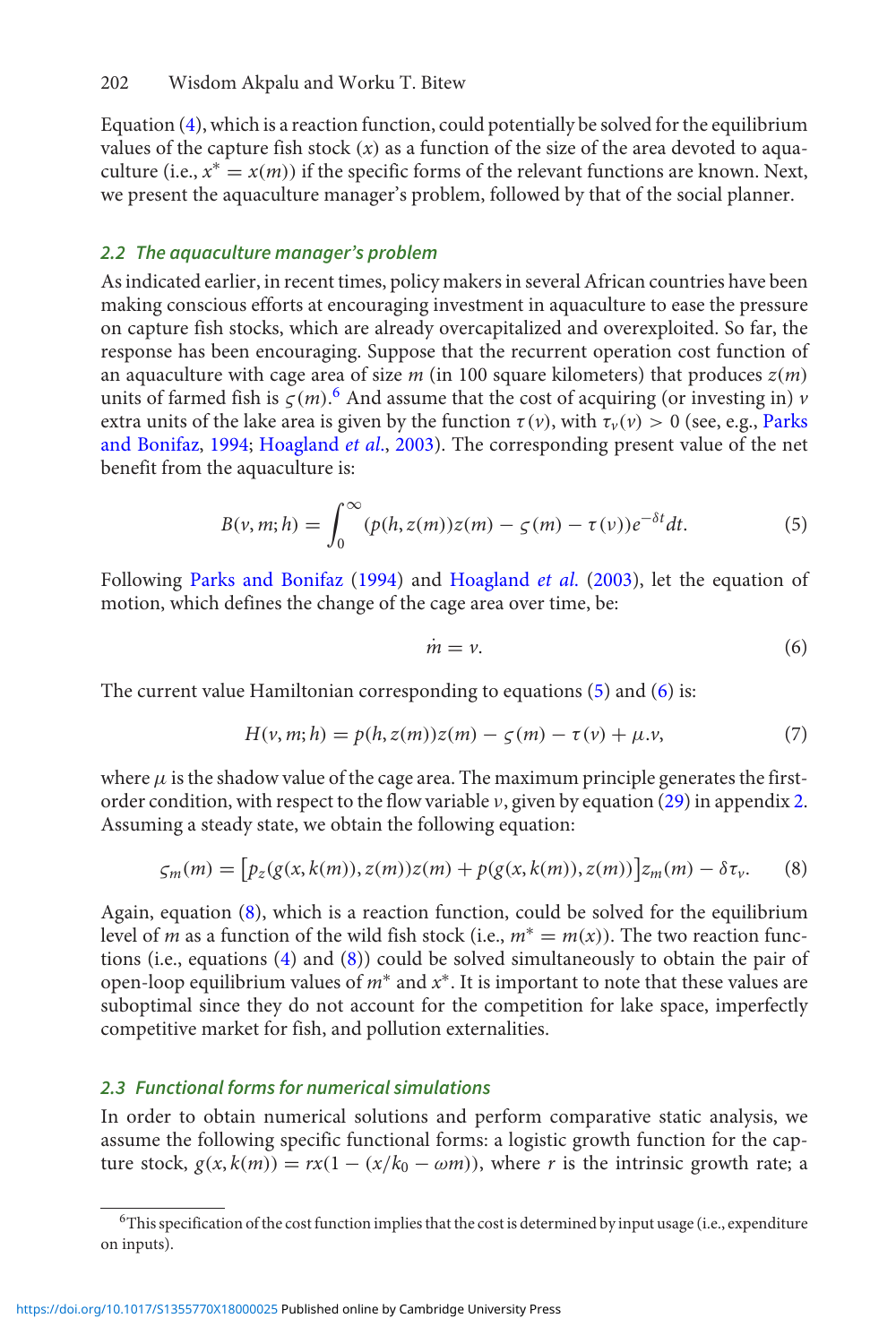| Baseline parameter values | Change in $r$ | Change in $\varsigma$ |
|---------------------------|---------------|-----------------------|
| 13.5                      | 13.5          | 13.5                  |
| 0.05                      | 0.05          | 0.05                  |
| 0.016                     | 0.016         | 0.016                 |
| 10                        | 10            | 10                    |
| 44; 0.00025               | 44; 0.00025   | 44; 0.00025           |
| 44.38; 0.5                | 44.38; 0.5    | 44.38; 0.5            |
| 3                         | 3             | 3                     |
| 52.94                     | 52.94         | 63.53                 |
| 1.358                     | 1.63          | 1.358                 |
| 80,000                    | 80,000        | 80,000                |
| 38199.2                   | 38471.6       | 38319.0               |
| 26882.5                   | 32303.3       | 26966.8               |
| 683.789                   | 655.967       | 551.569               |
| 237.394                   | 218.468       | 154.463               |
| 37.1084                   | 35.7602       | 37.1204               |
|                           |               |                       |

<span id="page-5-0"></span>**Table 1.** Equilibrium wild fish catch and stock, aquaculture fish production, and cage area under noncooperative management system

*Notes*: *c*, cost per unit effort; δ, social discount rate; σ, catchability coefficient; τ, price per unit of additional cage area; *a* and *b*, demand function parameters; θ and ε, aquaculture production parameters; *r*, intrinsic growth rate; *k*0, environmental carrying capacity;  $\omega$ , marginal reduction in environmental carrying capacity due to expansion of aquaculture;  $\gamma$ , marginal reduction in environmental carrying capacity due to pollution; ς, marginal cost of farming fish; *x*∗, capture fish stock; *h*∗, wild fish catch; *z*∗, aquaculture harvest; *m*∗, cage size/area; α, ad valorem tax; *A*∗ *<sup>a</sup>*, aquaculture tax; *A*<sup>∗</sup> *p*, pollution/externality tax; *A*∗ *<sup>c</sup>* , capture fisher tax; *p*∗, price of fish.

Schaefer cost function,  $c(x) = (c/\sigma x)$ , where *c* is cost per unit effort and  $\sigma$  is catchability coefficient; a downward sloping linear demand function,  $p(h, z) = a - b(h + z)$ , where  $a, b > 0$ ; a non-linear aquaculture production function of the form  $z(m) = \theta m^{\varepsilon}$ , following ; a linear cost function for acquiring *v* extra units of the management or lake area  $\tau(v) = \tau v$ , assumed for tractability (see, e.g., [Hoagland](#page-11-16) *et al.*, [2003\)](#page-11-16); and a linear operation cost function,  $\varsigma(m) = \varsigma m$ , also assumed for computational convenience, but without loss of generality, following [Hoagland](#page-11-16) *et al*. [\(2003](#page-11-16)).

Furthermore, to derive the numerical results, some values were assumed. Since the dominant [species is tilapia, the study used an intrinsic growth rate of 1.358 \(](#page-11-20)Romana-Eguia *et al*., [2010\)](#page-11-20). Lake Volta has the second largest tilapia farm in Africa, with a carrying capacity of 80,000 metric tons [\(Vanderpuye](#page-11-21), [1984\)](#page-11-21). As a result, we assume that this figure constitutes the initial carrying capacity of the lake. Following [Akpalu and Bitew](#page-11-22) [\(2011](#page-11-22)), a social discount rate of 5 per cent was employed. The remainder of the parameter values used in our numerical analysis are chosen for tractability. These values are included in table [1](#page-5-0) and tables [A1](#page-16-0) and [A2](#page-17-0) in appendix [5.](#page-16-1) It is noteworthy that since some of the numerical values are chosen arbitrarily, we place emphasis on the direction rather than the magnitude of change in the endogenous variables. As a result, some of the tables for the numerical results corresponding to the directions of change are placed in appendix [5.](#page-16-1)

# *2.4 Numerical results: non-cooperative solutions and sensitivity analysis*

From table [1,](#page-5-0) a higher intrinsic growth rate of capture fish stock, which could depend on, say, species composition, increases both the equilibrium capture fish stock and catch while dampening aquaculture production. Furthermore, aquaculture production declines but the optimal wild catch increases if the cost of farming fish increases. The results are intuitive as increased cost of aquaculture production is expected to decrease its production but increase capture fisheries catch to make up for the shortfall. It is worth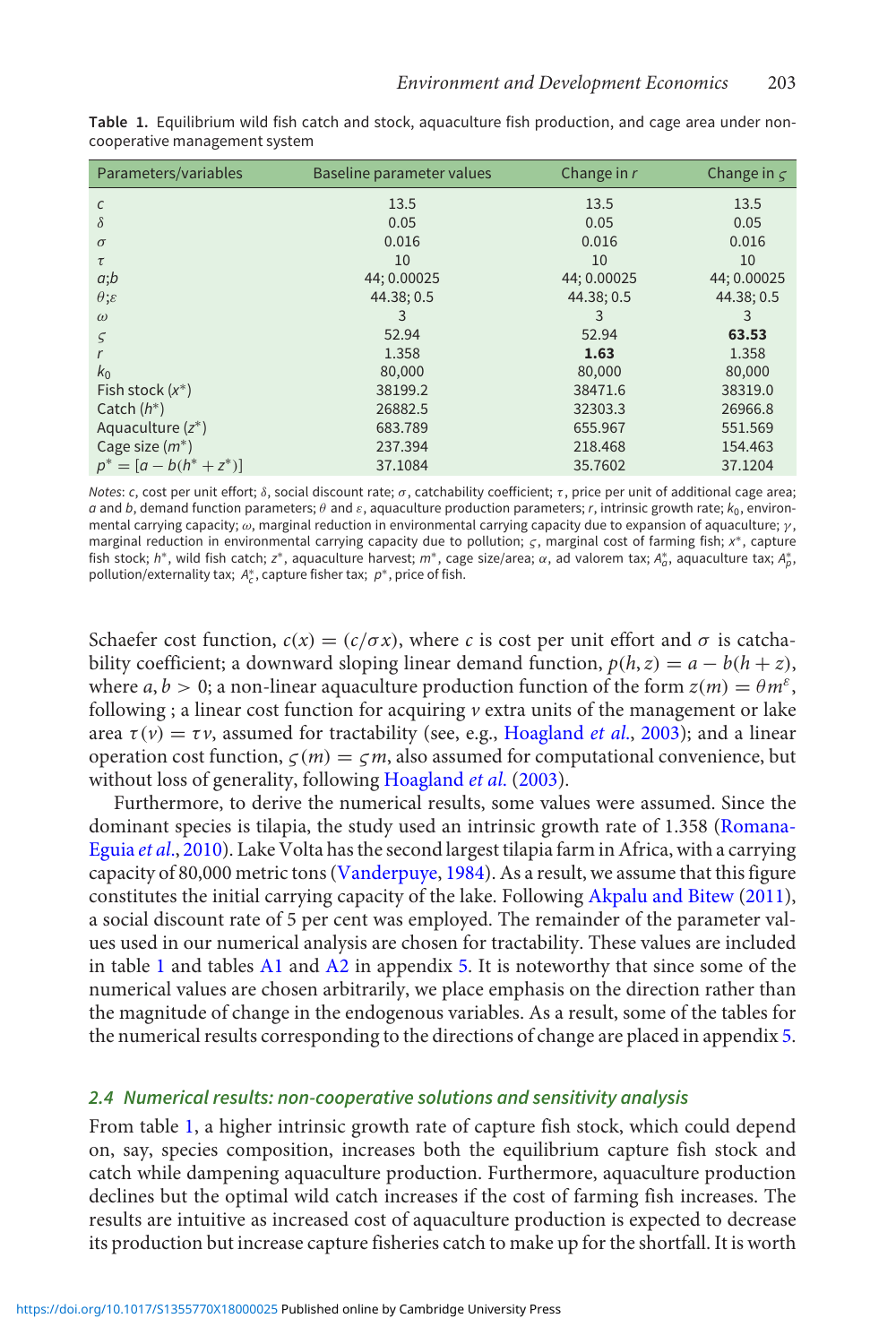noting, however, that these equilibrium values for catch, stock levels, and aquaculture production are suboptimal since competition for lake space, an imperfectly competitive market for fish, and pollution externalities are not accounted for.

## *2.5 The overall social planner's problem: the cooperative solution*

Now suppose an overall social planner exists, and his/her objective is to maximize total surplus from both fisheries (i.e., the cooperative outcome). In addition to taking away fishing area, cage culture imposes a negative externality on the environmental carrying capacity of the remaining capture fisheries area because of chemicals used in farming fish. We call this pollution externality. Assume the pollution from the cage culture depends on the size of the cage area and is given by  $\gamma$  *m*, where  $\gamma$  is a constant. Thus, the *instantaneous* carrying capacity becomes  $k = k_0 - (\omega + \gamma)m$ . The objective of the planner is to maximize the net benefit from aquaculture and capture fisheries with respect to catch and the increment in the size of the aquaculture, as follows:

$$
V(h, v, x, m) = A(h, x, m) + B(v, m, h).
$$
 (9)

The constraints to the objective function are the dynamic equations (i.e., equations [\(2\)](#page-3-2) and [\(6\)](#page-4-2)) as well as the carrying capacity constraint. The corresponding current value Hamiltonian is

$$
H(\cdot) = (p(h, z(m)) - c(x))h + p(h, z(m))z(m) - \varsigma(m) - \tau(\nu)
$$
  
+  $\lambda_s(g(x, k(m)) - h) + \mu_s \nu.$  (10)

The first-order condition with respect to the flow variables *h* and *v* generates equations [\(33\)](#page-13-0) and [\(34\)](#page-13-1) in appendix [3.](#page-13-2) The corresponding steady-state equations that relate the optimum stock to the optimum size of the cage area are:

$$
p_h(g(\cdot), z(m))(g(\cdot) + z(m)) + p(g(\cdot), z(m)) - c(x) = -\frac{c_x(x)g(\cdot)}{\delta - g_x(\cdot)}
$$
(11)

$$
\delta \tau_{v} = [p_{z}(g(\cdot), z(m))(g(\cdot) + z(m)) + p(g(\cdot), z(m))]z_{m}(m)
$$

$$
-\left(\frac{c_{x}(x)g(\cdot)}{\delta - g_{x}(\cdot)}\right)g_{k}(\cdot)k_{m}(\cdot) - \varsigma_{m}(m).
$$
\n(12)

Equations [\(11\)](#page-6-0) and [\(12\)](#page-6-1) could be solved simultaneously for the socially-optimum capture fishery stock and harvest, cage area, and aquaculture production.

# *2.5.1 Taxing competition for lake space, fish market imperfection and pollution externalities*

The first-order conditions and the co-state equations of the social planner are different from those of the capture fisher and the fish farmer, due to: competition for lake space, an imperfectly competitive market for fish, and pollution externalities. Comparing equations [\(25\)](#page-12-3) and [\(33\)](#page-13-0) in appendices [1](#page-12-0) and [3,](#page-13-2) respectively, we obtain the tax expression<sup> $\cdot$ </sup>:

<span id="page-6-3"></span><span id="page-6-1"></span><span id="page-6-0"></span>
$$
A_c = -p_h(\cdot)z(m). \tag{13}
$$

<span id="page-6-2"></span><sup>7</sup>Note that we assume a price-based tax so that the net after tax to the capture fisher and the fish farmer are  $(p(\cdot) - A_c)h$  and  $(p(\cdot) - A_a)z(m)$ , respectively.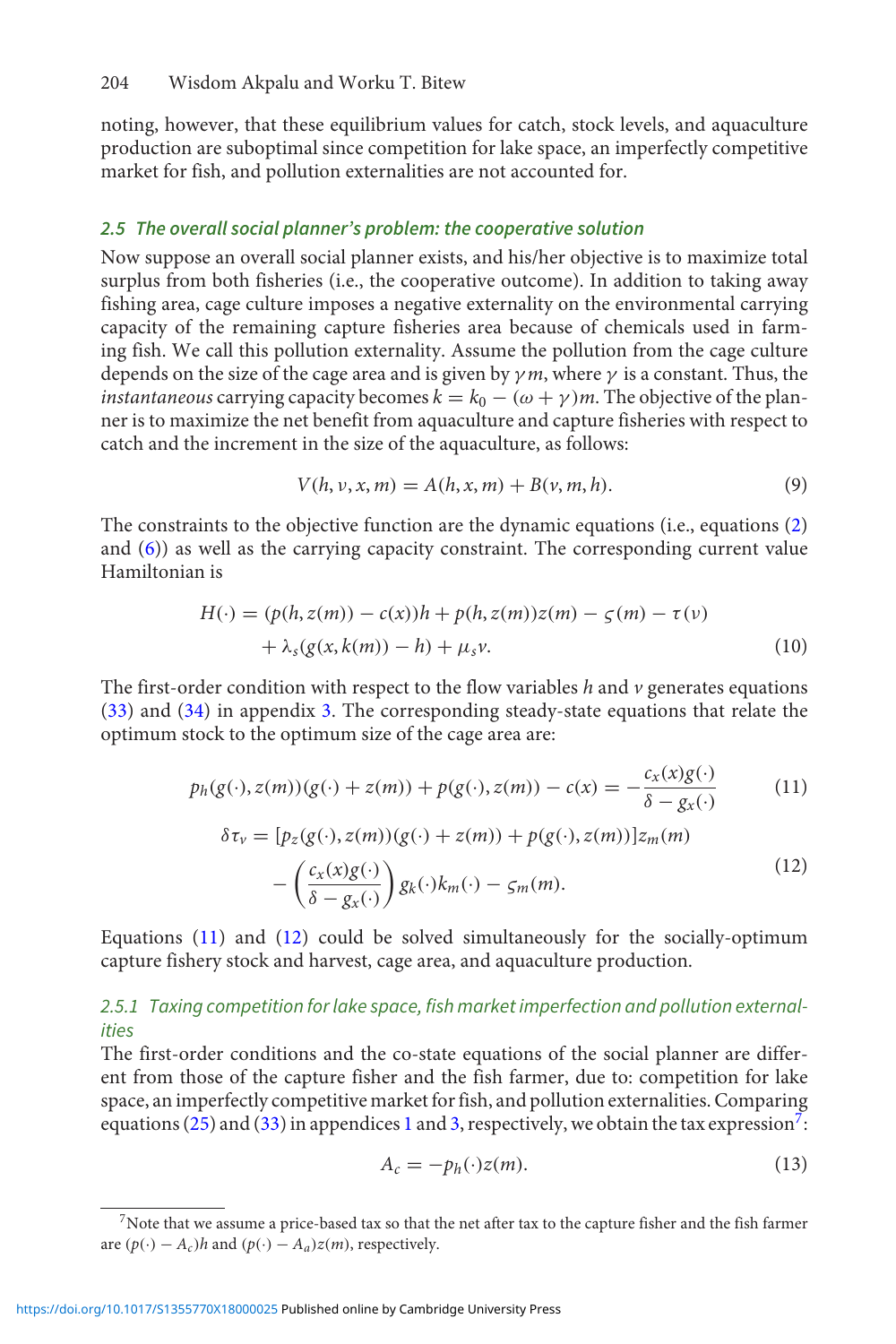Equation [\(13\)](#page-6-3) indicates that the tax  $(A<sub>c</sub>)$  on the capture fishery should correct for the externality due to the imperfect competition in the fish market, −*ph*(·)*z*(*m*). Also, comparing equations [\(30\)](#page-12-4) and [\(36\)](#page-13-3), in appendices 2 and 3 respectively, the following expression is obtained for the tax for the fish farmer:

$$
A_a z_m(m) = -p_z(\cdot) z_m(m) g(\cdot) - \lambda_s g_k(\cdot) k_m(m)
$$
  

$$
\Rightarrow A_a = \frac{-p_z(\cdot) z_m(m) g(\cdot) + g_k(\cdot) k_m(m) (c_x(x) g(\cdot) / \delta - g_x(\cdot))}{z_m(m)}
$$
(14)

where  $k_m = -\omega$  since  $k = k_0 - \omega m$  (no pollution externality). Again, from equation [\(14\)](#page-7-0), the tax must correct for the strategic pricing effect  $(-p_z(\cdot)h)$  and some capture fish biomass growth effect of increased cage size (−λ*sgk*(·)*km*(*m*)(*zm*(*m*))−1). Furthermore, if we have pollution externality due to aquaculture so that the carrying capacity is explicitly defined as  $k = k_0 - (\omega + \gamma)m$ , the pollution tax can be specified as:

<span id="page-7-1"></span><span id="page-7-0"></span>
$$
A_p = \frac{-\gamma (c_x(x)g(\cdot)/\delta - g_x(\cdot))g_k(\cdot)}{z_m(m)}.\tag{15}
$$

Equation [\(15\)](#page-7-1) indicates that the pollution tax is the ratio of value of the marginal damage to the carrying capacity – due to the pollution (i.e.,  $-\gamma$  ( $c_x(x)g(\cdot)/\delta - g_x(\cdot)g_k(\cdot)$ ) – to the marginal gain resulting from the expansion of the cage area (i.e.,  $z_m(m)$ ).

#### *2.6 Numerical results: social optimum outcomes and sensitivity analysis*

Using the specific functions and the numerical values, the optimal values reported in table [A1](#page-16-0) in appendix [5](#page-16-1) are obtained, and the direction of change of the values is reported in table [2.](#page-8-1) The results clearly show that the optimum wild catch is higher but aquaculture production is lower, compared to their corresponding non-cooperative values (reported in table [1\)](#page-5-0). The lower aquaculture production is due to internalization of the carrying capacity effect. Interestingly, although the capture fisheries are taxed to address the strategic pricing effect, its optimum catch increased due to increased carrying capacity as less area is made available for aquaculture. The overall net effect is lower aggregate catch, which leads to an increase in the price of fish.

The advent of pollution from aquaculture lowers the optimum wild catch and aquaculture fish production. For the capture fishery, the reduction in yield is due to the pollution effect, while the production of fish from aquaculture decreases due to the Pigouvian tax. In addition, the pollution imposes an additional tax on the fish farmers, whereas it reduces the tax (due to the lake space competition and imperfect market competition) on the capture fisher. Thus, in addition to incurring a tax for polluting, the fish farmers' corrective tax for competition for lake space and imperfect competition in the fish market should be adjusted upwards because of the undue advantage they gain by inducing a lower capture fish production.

Regarding the sensitivity analysis of the tax reported in table [2,](#page-8-1) it was found that in the absence of pollution, the tax on aquaculture is increasing in intrinsic growth rate of the capture fish stock but decreasing if the marginal operating cost of the aquaculture or the marginal cost of acquiring an extra unit of the lake space or social discount rate increases. The intuition is that if the fish in the wild are growing faster, then aquaculture should be discouraged (i.e., taxed more). On the other hand, aquaculture should be encouraged if, all else being equal, its operating cost rises or the society becomes increasingly impatient.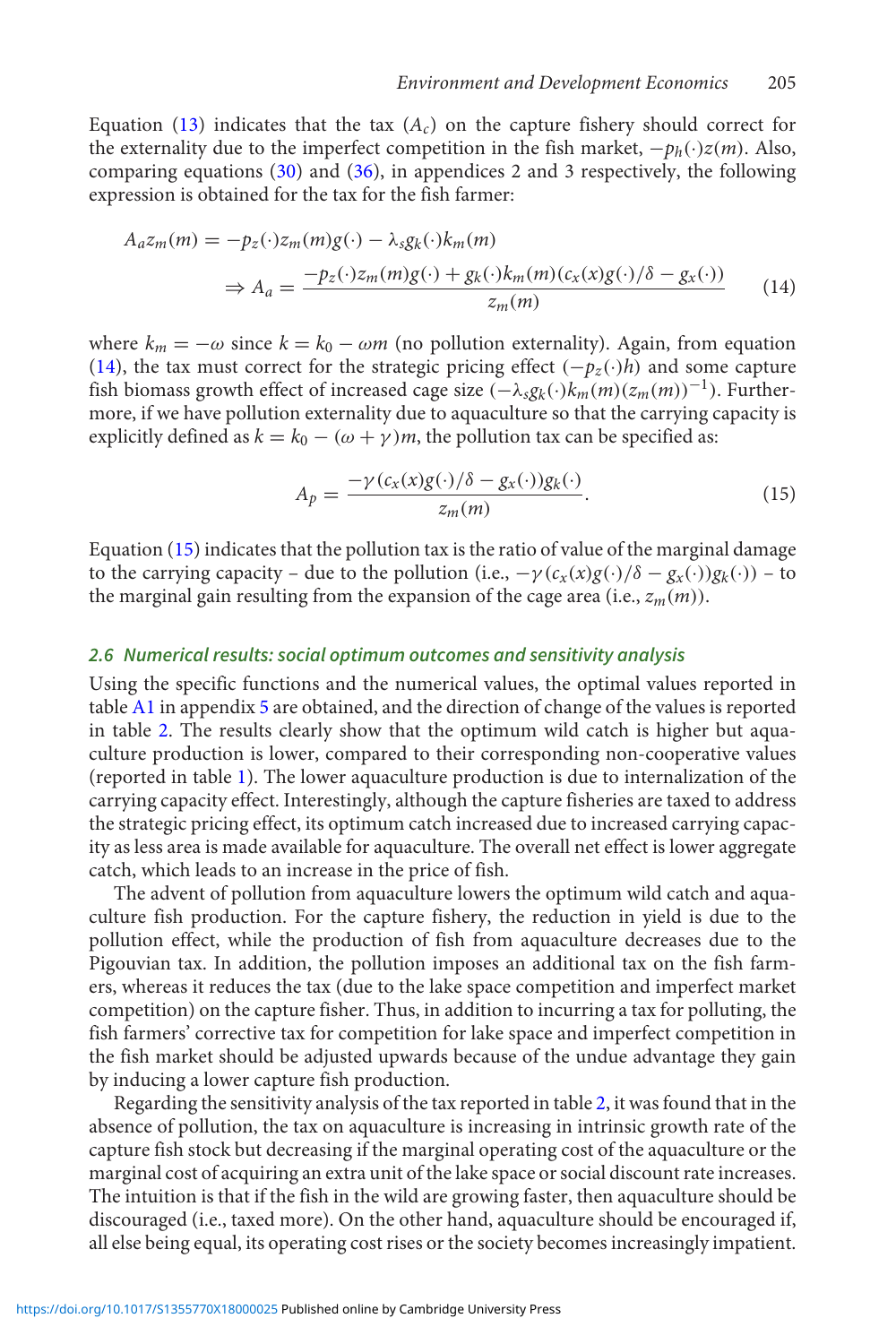| Parameters/variables                      | $\Delta r \uparrow$ | $\Delta \zeta$ $\uparrow$        | $\Delta \gamma$ $\uparrow$ | $\Delta\delta$ $\uparrow$ | $\Delta c \uparrow$ | $\Delta \tau$ $\uparrow$         |
|-------------------------------------------|---------------------|----------------------------------|----------------------------|---------------------------|---------------------|----------------------------------|
| $\chi^*$                                  | $^{+}$              | $\begin{array}{c} + \end{array}$ |                            |                           | $\ddot{}$           | $\begin{array}{c} + \end{array}$ |
| $h^*$                                     | $+$                 | $+$                              |                            |                           | $^{+}$              | $\begin{array}{c} + \end{array}$ |
| $z^*$                                     |                     |                                  |                            | $^{+}$                    |                     |                                  |
| $m^*$                                     |                     |                                  |                            | $\ddot{}$                 |                     |                                  |
| $A_c^\ast$                                |                     |                                  |                            | $^{+}$                    | $\Omega$            |                                  |
| $A^*_a$                                   | $^{+}$              |                                  |                            |                           | $^{+}$              |                                  |
| $A_p^{\ast}$                              | $\Omega$            | $\Omega$                         | $^{+}$                     | $\Omega$                  | $\Omega$            |                                  |
| $p^*$                                     | $^{+}$              | $+$                              | $^{+}$                     | $^{+}$                    |                     |                                  |
| $\frac{A_c^*}{p^*}$<br>$\ast$ 100         |                     |                                  |                            | $^{+}$                    | $\Omega$            |                                  |
| $\overrightarrow{A_{\alpha}^*}$<br>$*100$ | $\ddot{}$           |                                  |                            |                           | $^{+}$              |                                  |
| $A_p^*$<br>$p^*$<br>$*100$                | U                   | $\mathbf{0}$                     | $^{+}$                     | 0                         | $\bf{0}$            |                                  |

<span id="page-8-1"></span>**Table 2.** Comparative statics (direction of change) of key parameters, optimum wild fish catch, aquaculture harvest, and tax if local capital finances aquaculture and externalities are internalized

*Notes: c*, cost per unit effort; δ, social discount rate; σ, catchability coefficient; τ, price per unit of additional cage area; *a* and *b*, demand function parameters; θ and ε, aquaculture production parameters; *r*, intrinsic growth rate; *k*0, environmental carrying capacity;  $\omega$ , marginal reduction in environmental carrying capacity due to expansion of aquaculture;  $\gamma$ , marginal reduction in environmental carrying capacity due to pollution; ς, marginal cost of farming fish; *x*∗, capture fish stock; *h*∗, wild fish catch; *z*∗, aquaculture harvest; *m*∗, cage size/area; α∗, ad valorem tax; (*A*∗ *<sup>a</sup>*), aquaculture tax; (*A*<sup>∗</sup> *p*), pollution/externality tax; (*A*∗ *<sup>c</sup>* ), capture fisher tax; *p*∗, price of fish.

Concerning the tax on capture fishery, it must decrease if intrinsic growth rate or the marginal operating cost of the aquaculture or the cost of acquiring an extra unit of cage area increases. Thus, harvest of capture fishery should be encouraged if the stock is growing faster or the cost of farming fish is rising.

## <span id="page-8-0"></span>**3. Modeling foreign capital in aquaculture**

Aquaculture investments in many developing countries are predominantly financed by FDI. Suppose the capital for setting up the aquaculture comes solely from FDI. A feasible policy option will be to impose an ad valorem tax that maximizes economic surplus from both fisheries. Let the tax be  $\alpha$ . The social planner's problem is to maximize the following function:

$$
V(x,h,m) = \int_0^\infty (\alpha p(h,z(m))z(m) + (p(h,z(m)) - c(x))h)e^{-\delta t}dt.
$$
 (16)

The constraints are the two equations of motion (i.e., equations [\(2\)](#page-3-2) and [\(6\)](#page-4-2)) and an additional constraint of an isoperimetric form (see Akpalu and Parks, 2007), i.e.,

<span id="page-8-2"></span>
$$
\int_0^\infty ((1-\alpha)p(h,z(m))z(m)-\varsigma(m)-\tau(v))e^{-\delta t}dt\geq 0.
$$
 (17)

Equation [\(17\)](#page-8-2) stipulates that the stream of net benefits that accrues to the provider of the FDI must be non-negative. The corresponding Lagrangian function is:

$$
L = H(\cdot) + \psi \langle (1 - \alpha)p(h, z(m))z(m) - \zeta(m) - \tau(\nu) \rangle, \tag{18}
$$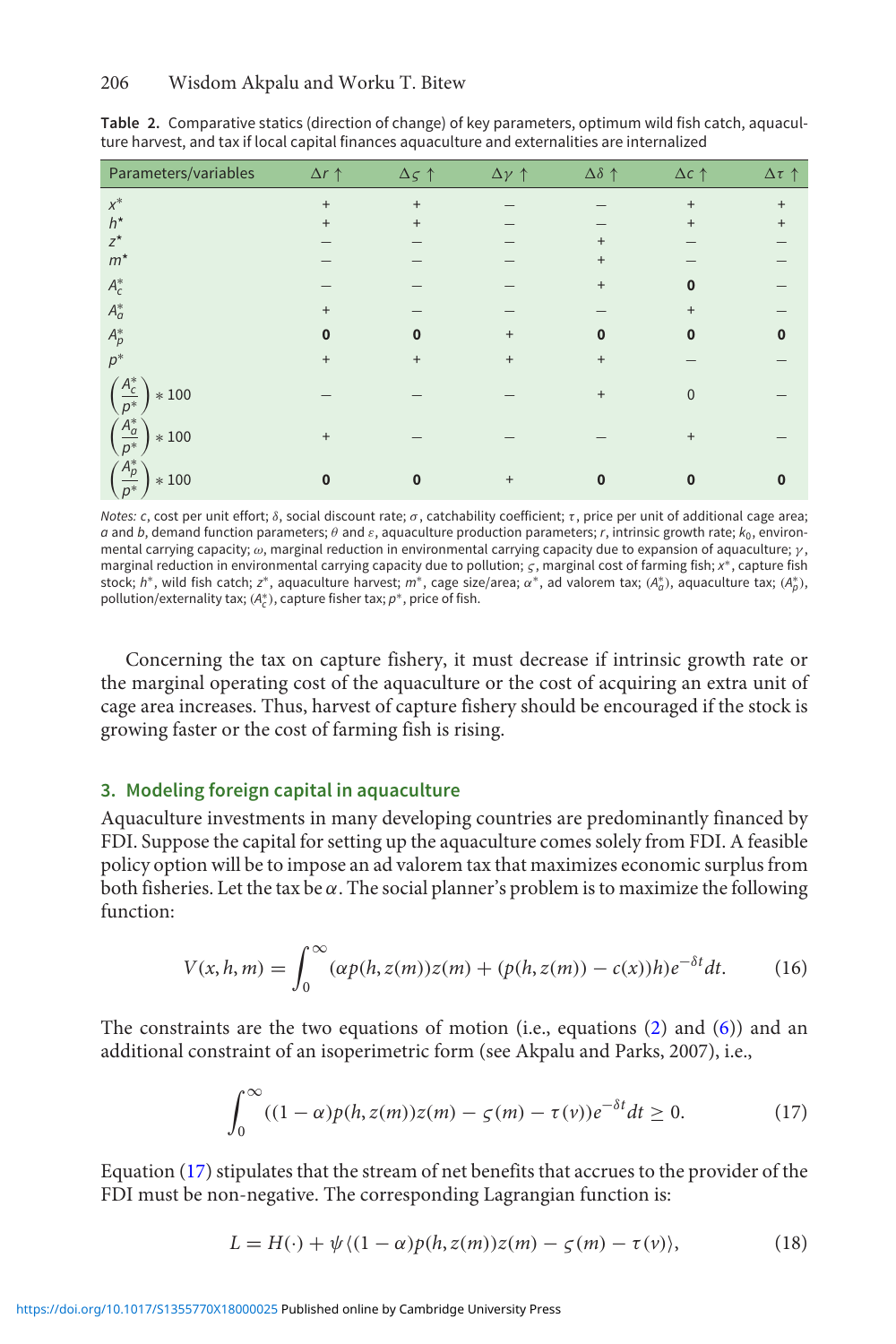where  $\psi$  is a Lagrange multiplier, and

$$
H(\cdot) = \alpha p(h, z(m))z(m) + (p(h, z(m)) - c(x))h + \lambda_s(g(x, k(m)) - h) + \mu_s v.
$$

Again, in the steady state, we get the following equations:

$$
p_h(g(\cdot), z(m))[g(\cdot) + z(m)] + p(g(\cdot), z(m)) - c(x) = -\left(\frac{c_x(x)g(\cdot)}{\delta - g_x(\cdot)}\right) \tag{19}
$$

$$
\delta \tau_{\nu} = p_z(\cdot) z_m(m) [z(m) + g(\cdot)] + p(\cdot) z_m - \left(\frac{c_x(x) g(\cdot)}{\delta - g_x(\cdot)}\right) g_k(\cdot) k_m(\cdot) - \varsigma_m(m). \tag{20}
$$

In addition to the first-order conditions, we have the following transversality condition:

$$
\frac{\partial L}{\partial \psi} = (1 - \alpha)p(h, z(m))z(m) - \varsigma(m) - \tau(\nu) \ge 0, \psi \ge 0, L_{\psi}\psi = 0.
$$
 (21)

Since  $\psi = 1$  (see equation [\(43\)](#page-14-0) in appendix [4\)](#page-14-1), it follows that  $\partial L/\partial \psi = 0$ . Thus the tax expression  $\alpha$  is:

<span id="page-9-2"></span><span id="page-9-1"></span><span id="page-9-0"></span>
$$
\alpha = 1 - \left(\frac{\varsigma(m) + \tau(\upsilon)}{p(h, z(m))z(m)}\right). \tag{22}
$$

Equation [\(22\)](#page-9-0) stipulates that, in the steady state, the ad valorem tax on aquaculture must be the ratio of the net revenue to total revenue from the aquaculture. Equations [\(19\)](#page-9-1), [\(20\)](#page-9-2) and [\(22\)](#page-9-0) may be solved simultaneously for the optimum values  $x^*$ ,  $m^*$ , and  $\alpha^*$ .

To obtain the expression for the price-based externality tax (to be paid by the capture fisher), if aquaculture is financed by foreign capital, we compare equations  $(25)$  and  $(44)$ in appendices [1](#page-12-0) and [4,](#page-14-1) respectively, which gives us:

<span id="page-9-3"></span>
$$
A_{c(FDI)} = -p_h(\cdot)z(m). \tag{23}
$$

Equation [\(23\)](#page-9-3) shows that the capture fishers' tax for the externality generated, when aquaculture is financed by FDI, is similar to the case where fish farming is locally funded. Similarly, using the specific functional forms and the numerical values, the optimum values of the state and control variables as well as the tax are reported in table [A2](#page-17-0) in appendix [5.](#page-16-1)

## *3.1 Numerical results for FDI: the social optimum outcomes and sensitivity analysis*

The results from table [A2](#page-17-0) in appendix [5](#page-16-1) (and the direction of the changes which is reported in table [3\)](#page-10-1) indicate that the ad valorem tax on aquaculture should increase if pollution from farming fish intensifies or the intrinsic growth rate of the capture fish stock increases. Thus, higher intrinsic growth rate implies that capture fisheries should be favored over aquaculture, hence the higher tax rate. On the other hand, the optimum tax rate should be set lower if the cost of farming fish increases. Particularly, there is no difference between the characters of the capture fishery and aquaculture taxes in a situation where capital for aquaculture comes from the domestic economy compared to the case where FDI finances aquaculture. In both cases, the optimum tax rates are reduced if the cost of farming fish increases. This is true despite domestic capital having an opportunity cost within the economy.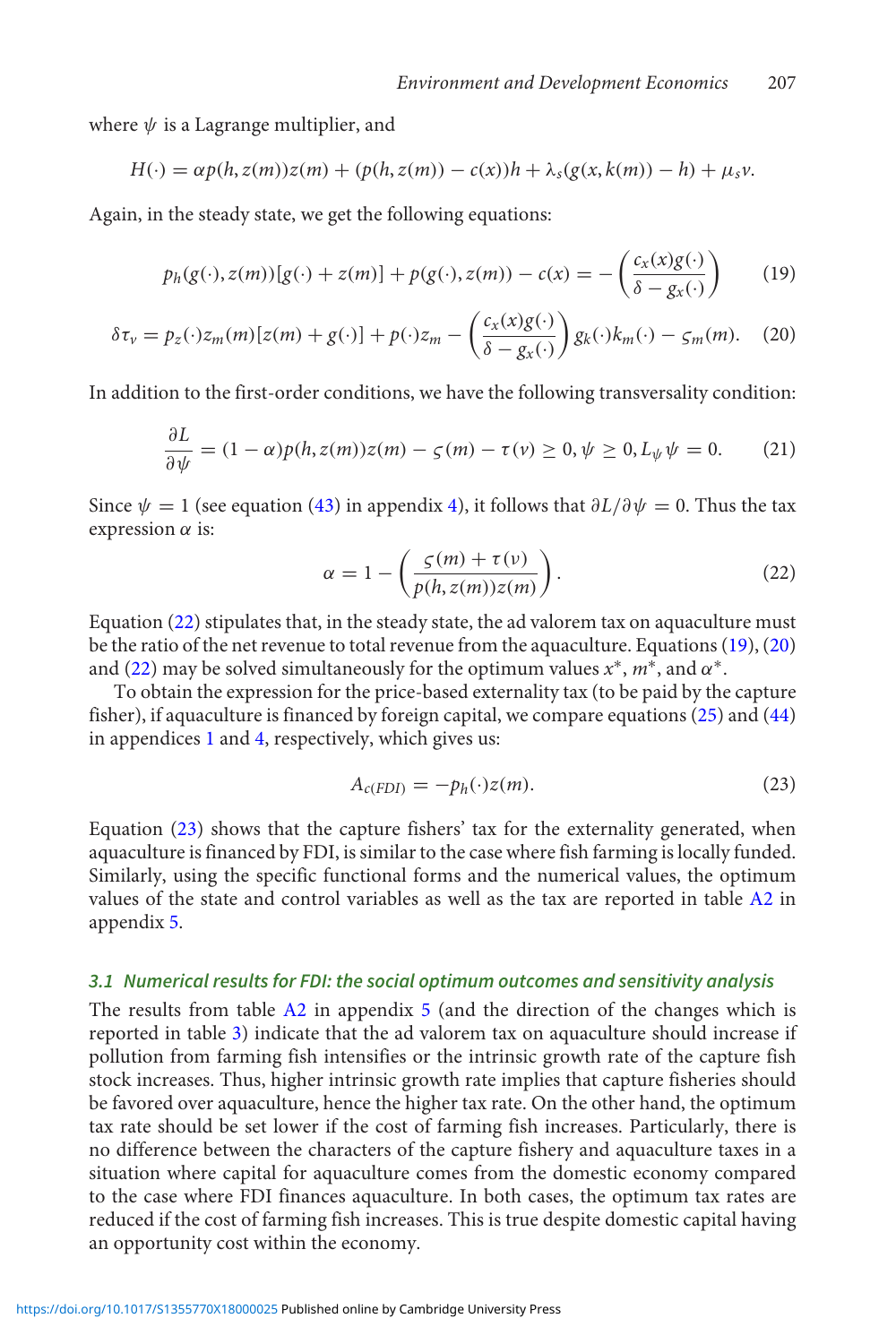| Parameters/variables                                     | $\Delta r \uparrow$ | $\Delta \zeta$ $\uparrow$ | $\Delta \gamma$ 1 | $\Delta\delta$ $\uparrow$ | $\Delta c$ $\uparrow$ | $\Delta \tau$ $\uparrow$ |
|----------------------------------------------------------|---------------------|---------------------------|-------------------|---------------------------|-----------------------|--------------------------|
| $x^*$                                                    | $^{+}$              | $^{+}$                    |                   | $+$                       | $^{+}$                | $^{+}$                   |
| $h^*$                                                    | $^{+}$              | $\ddot{}$                 |                   | $^{+}$                    | $^{+}$                |                          |
| $z^*$                                                    |                     |                           |                   |                           |                       |                          |
| $m^*$                                                    |                     |                           |                   |                           |                       |                          |
| $A_{\text{CFDI}}^*$                                      |                     |                           |                   |                           | $\Omega$              |                          |
| $p^*$                                                    | $^{+}$              | $\ddot{}$                 | $^{+}$            |                           |                       | ÷                        |
| $\alpha^*$                                               | $^{+}$              |                           | $^{+}$            | $\ddot{}$                 |                       |                          |
| $\left(\frac{A_{\textit{CFDI}}^*}{P^*}\right)$<br>$*100$ |                     |                           |                   |                           | $\Omega$              |                          |

<span id="page-10-1"></span>**Table 3.** Comparative statics (direction of change) of key parameters, and optimum wild fish catch, aquaculture harvest, and tax if foreign capital finances aquaculture and externalities are internalized

*Notes: c*, cost per unit effort; δ, social discount rate; σ, catchability coefficient; τ, price per unit of additional cage area; *a* and *b*, demand function parameters; θ and ε, aquaculture production parameters; *r*, intrinsic growth rate; *k*0, environmental carrying capacity;  $\omega$ , marginal reduction in environmental carrying capacity due to expansion of aquaculture;  $\gamma$ , marginal reduction in environmental carrying capacity due to pollution; ς, marginal cost of farming fish; *x*∗, capture fish stock; *h*∗, wild fish catch; *z*∗, aquaculture harvest; *m*∗, cage size/area; α∗, ad valorem tax; *A*∗ *<sup>a</sup>*, aquaculture tax; *A*<sup>∗</sup> *p*, pollution/externality tax; *A*∗ *cFDI*, capture fisher tax; *p*∗, price of fish.

#### <span id="page-10-0"></span>**4. Conclusion**

Due to the increasing over-exploitation of capture fish stocks, developing countries have embarked on policies to promote aquaculture to meet their minimum fish protein requirements. Typically, cage culture interacts with capture fisheries in a number of ways. These include the pollution of capture fisheries by cage culture, the interaction of markets for wild catch and harvest from aquaculture, and competition for space between the two fisheries. In addition, capital for aquaculture in developing countries mostly comes from FDI. The goal of public policy, therefore, is to design instruments capable of internalizing these externalities, as well as ensuring that the resource-rich country obtains a fair share of the return from cage culture from foreign investors. The simple bioeconomic model employed in this paper suggests pathways to achieving these objectives.

The results from the optimization programs indicate that the intertemporal extraction level is higher for the fish farmer but lower for the capture fisher than optimally desired. The reason is that taxes on aquaculture result in a reduction in cage area, which then leads to an increase in wild fish catch in spite of the tax for the market interaction effect (imperfect competition in the fish market). Thus, a tax on both fishers aimed at internalizing the strategic pricing effect, which leads to over-harvesting, only results in a reduction in aquaculture production levels. In addition, the fish farmer must be taxed for the impact of the increased cage size on capture fish biomass growth, as well as the negative externality resulting from chemical usage. The proposed tax is an ad valorem tax, which is easier to implement in developing countries.

The optimum tax rate has been found to be responsive to changes in intrinsic growth rate of the capture fish stock, the cost of farming the fish, and the initial carrying capacity of the wild fish stock. Furthermore, if aquaculture is financed by FDI, the optimum pricebased tax on the fish farmer is simply the share of profit in total revenue. It was found that an increase in the cost of farming fish must be accompanied by a reduction in the tax rate, irrespective of where the capital for the farming fish is coming from.

**Acknowledgements.** The authors wish to express their profound gratitude to the Associate Editor of the journal and two anonymous reviewers for invaluable comments.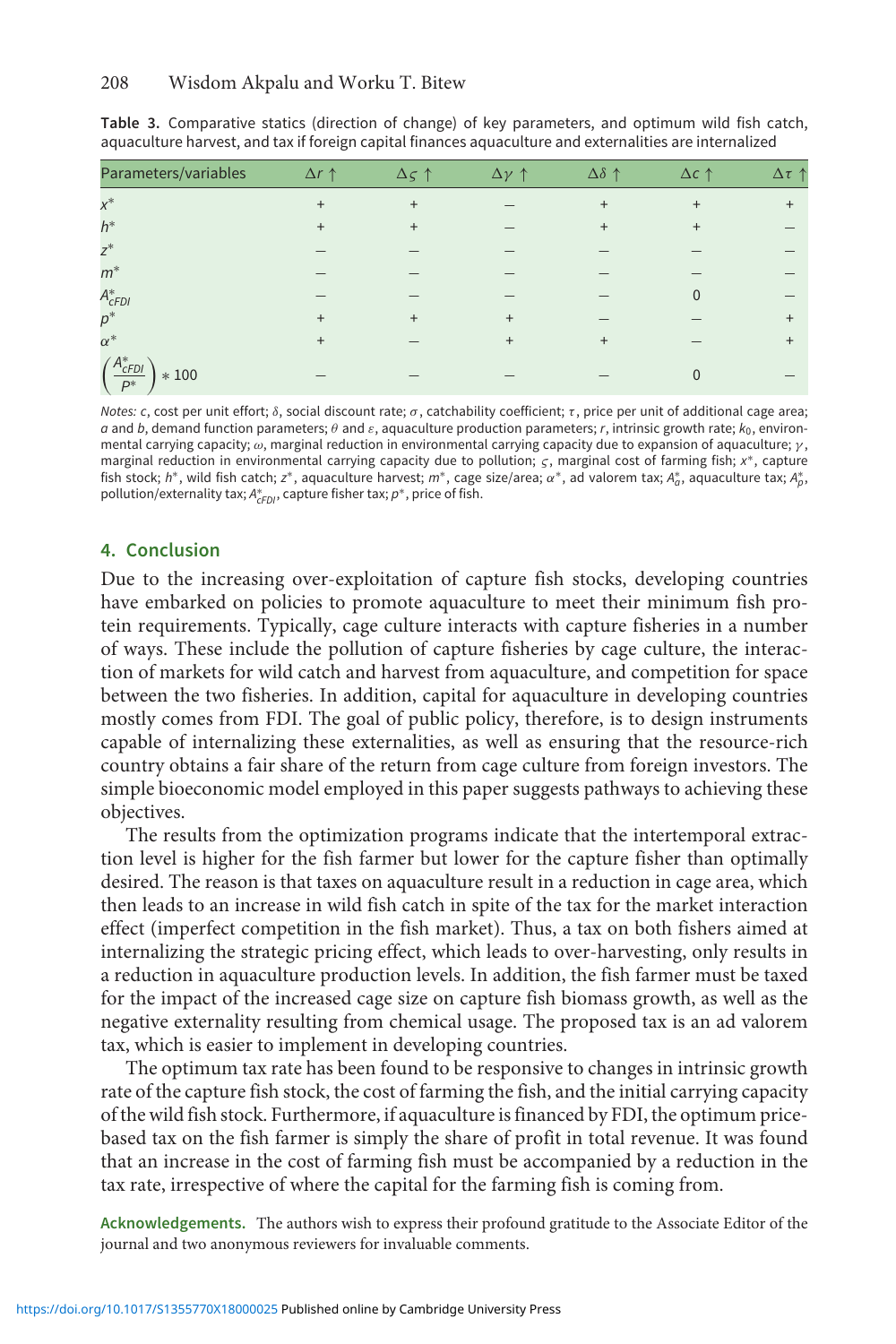## **References**

- <span id="page-11-22"></span>**Akpalu W and Bitew WT** (2011) Species diversity, fishing induced change in carrying capacity and sustainable fisheries management. *Ecological Economics* **70**(7), 1336–1343.
- **Akpalu W and Parks PJ** (2007) Natural resource use conflict: gold mining in tropical rainforest in Ghana. *Environment and Development Economics* **12**(01), 55–72.
- <span id="page-11-12"></span>**Anderson JL** (1985) Market interactions between aquaculture and the common-property commercial fishery. *Marine Resource Economics* **2**(1), 1–24.
- <span id="page-11-13"></span>**Anderson JL and Wilen JE** (1986) Implications of private salmon aquaculture on prices, production, and management of salmon resources. *American Journal of Agricultural Economics* **68**(4), 866–879.
- <span id="page-11-6"></span>**Brummett RE, Lazard J and Moehl J** (2008) African aquaculture: realizing the potential. *Food Policy* **33**(5), 371–385.
- <span id="page-11-9"></span>**EJF (Environmental Justice Foundation)** (2003) *Risky Business: Vietnamese Shrimp Aquaculture – Impacts and Improvements*. London, UK: Environmental Justice Foundation.
- <span id="page-11-3"></span>**FAO** (2006) FAO Aquaculture Newsletter (FAN) No. 35, June 2006, Rome.
- <span id="page-11-0"></span>**FAO** (2008) Expert consultation on the assessment of socio-economic impacts of aquaculture. Report 861, Rome.
- <span id="page-11-2"></span>**FAO** (2010) FAO Fisheries and Aquaculture Department, Fishery Information, Data and Statistics Unit. FishStat Plus version 2.3.2 – Universal software for fishery statistics time series. Available at <http://www.fao.org/fishery/statistics/software/fishstat/en>
- <span id="page-11-1"></span>**FAO** (2016) *The State of World Fisheries and Aquaculture 2016. Contributing to Food Security and Nutrition for All*. Rome: FAO.
- <span id="page-11-4"></span>**Hecht T** (2006) *Regional Review on Aquaculture Development*. 4. Sub-Saharan Africa-2005, Rome: FAO Fisheries Circular, No. 1017/4.
- <span id="page-11-8"></span>**Hishamunda N** (2007) Aquaculture in Africa: reasons for failures and ingredients for success. In Leung P, Lee C-S and O'Bryen PJ (eds). *Species and System Selection for Sustainable Aquaculture*. Blackwell Publishing, Iowa. pp. 103–115.
- <span id="page-11-16"></span>**Hoagland P, Jin D and Kite-Powell H** (2003) The optimal allocation of ocean space: aquaculture and wildharvest fisheries. *Marine Resource Economics* **18**(2), 129–147.
- <span id="page-11-11"></span>**Krause G, Brugere C, Diedrich A, Ebeling MW, Ferse SC, Mikkelsen E, Agúndez JAP, Stead SM, Stybel N and Troell M** (2015) A revolution without people? Closing the people–policy gap in aquaculture development. *Aquaculture* **447**, 44–55.
- <span id="page-11-5"></span>**Leung P, Lee C-S and O'Bryen PJ (eds)** (2007) *Species and System Selection for Sustainable Aquaculture*. Blackwell Publishing, Iowa.
- <span id="page-11-15"></span>**Mikkelsen E** (2007) Aquaculture-fisheries interactions. *Marine Resource Economics* **22**(3), 287–303.
- <span id="page-11-7"></span>**Muir JF, Gitonga N, Omar I, Pouomogne V and Radwan I**(2005) Hidden harvests: unlocking the potential of aquaculture in Africa. Technical Review Paper, NEPAD-Fish for All Summit, Abuja, Nigeria, 22–25 August 2005.
- <span id="page-11-17"></span>**Osei-Asare BY and Eghan M** (2013) The effects of food price increases on urban household food commodities expenditures in Ghana. *Journal of Economics and Sustainable Development* **4**(6), 70–83.
- <span id="page-11-18"></span>Parks PJ and Bonifaz M (1994) Nonsustainable use of renewable resources: mangrove deforestation and mariculture in Ecuador. *Marine Resource Economics* **9**(1), 1–18.
- <span id="page-11-20"></span>**Romana-Eguia MRR, Ikeda M, Basiao ZU and Taniguchi N** (2010) Growth comparison of Asian Nile and red tilapia strains in controlled and uncontrolled farm conditions. *Aquaculture International* **18**(6), 1205–1221.
- <span id="page-11-21"></span>**Vanderpuye C** (1984) Synthesis of information on selected African reserviors: lakes in Ghana. In Kapetsky JM and Petr T (eds). *Status of African Reservoir Fisheries*. CIFA Technical Paper 10, Rome: FAO, pp. 261–321.
- <span id="page-11-19"></span>**Welcomme RL** (1995) Relationships between fisheries and the intergrity of river systems. *Regulated Rivers: Research and Management* **11**(1), 121–136.
- <span id="page-11-10"></span>**Wiber MG, Young S and Wilson L** (2012) Impact of aquaculture on commercial fisheries: fishermen's local ecological knowledge. *Human Ecology* **40**(1), 29–40.
- <span id="page-11-14"></span>**Ye Y and Beddington JR** (1996) Bioeconomic interactions between the capture fishery and aquaculture. Marine Resource Economics **11**(2), 105–123.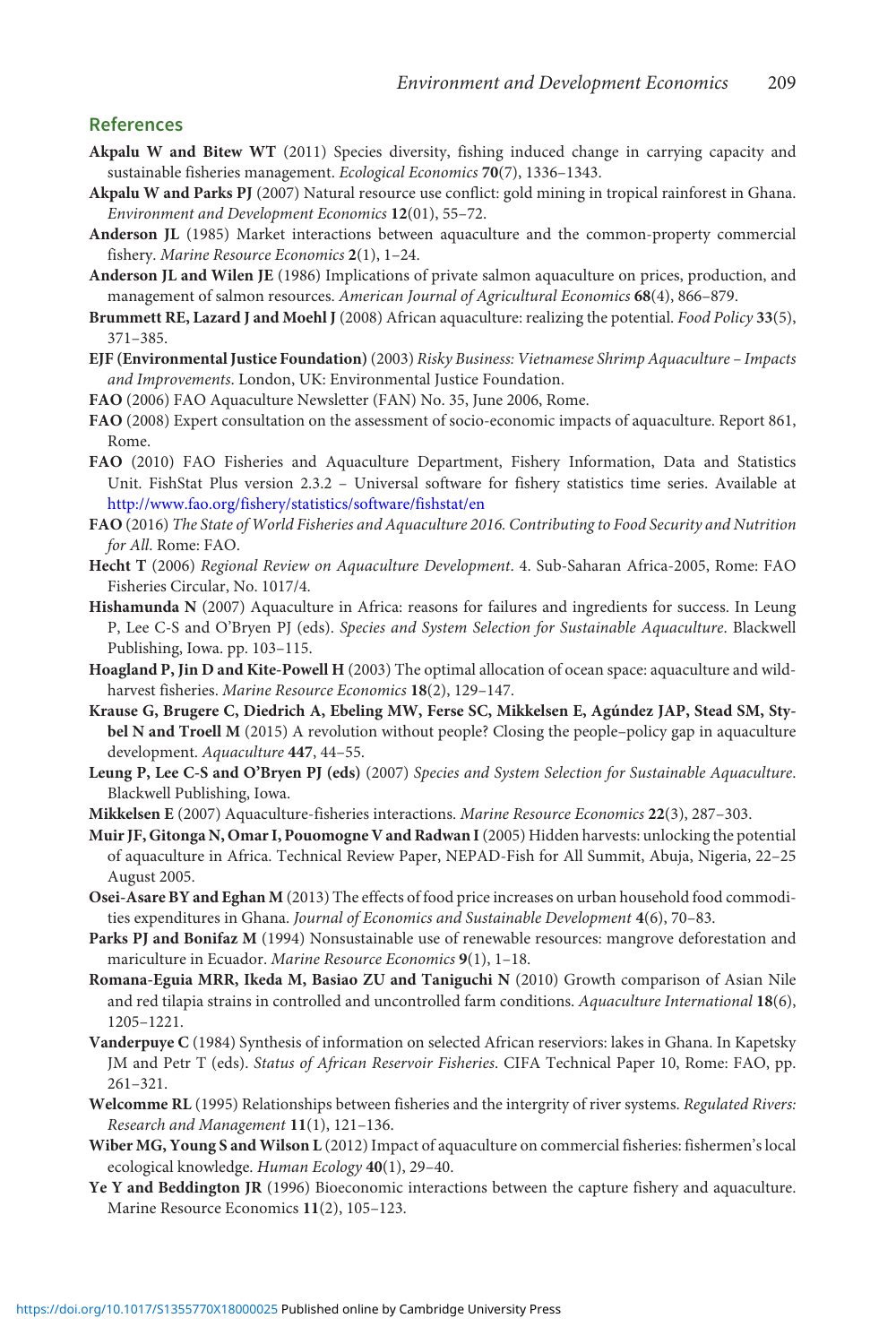#### **Appendix 1**

The current value Hamiltonian corresponding to the capture fish problem can be specified as:

<span id="page-12-5"></span><span id="page-12-0"></span>
$$
H(h, x, k(m); z) = (p(h, z) - c(x))h + \lambda(g(x, k(m)) - h),
$$
\n(24)

where  $\lambda$  is the scarcity value of the capture fish stock or the marginal value assigned by the planner to the marginal reductions in the fish stock. The maximum principle provides the following first-order condition with respect to the flow variable, catch (*h*):

<span id="page-12-3"></span>
$$
\frac{\partial H(\cdot)}{\partial h} = p_h(h, z)h + p(h, z) - c(x) - \lambda = 0 \Rightarrow p_h(h, z)h + p(h, z) - c(x) = \lambda. \tag{25}
$$

From equation [\(25\)](#page-12-3), to maximize intertemporal benefits from the fishery, the net marginal benefit,  $(p_h(h, z)h + p(h + z) - c(x))$ , must be equal to the scarcity value of the stock (λ). Clearly the net marginal surplus depends on catch, capture fish stock, and biomass production from the aquaculture. The co-state equation corresponding to equation  $(24)$  is:

<span id="page-12-6"></span>
$$
\lambda - \delta \lambda = -\lambda g_x + c_x(x)h. \tag{26}
$$

Equation [\(26\)](#page-12-6) stipulates that in dynamic equilibrium, returns on investing the proceeds from harvesting a kilogram of fish  $(\delta \lambda)$  must be equal to the opportunity cost of catching the fish, which includes capital gain ( $\lambda$ ) and some stock effect ( $\lambda g_x - c_x(x)h$ ). In the steady state, there is no gain in fish stock and the shadow price (i.e.,  $\dot{x} = \dot{\lambda} = 0$ ), hence the dynamic equation  $\dot{x} = g(x, k(m)) - h$  and equation [\(26\)](#page-12-6) give us  $g(x, k) = h$  and  $\lambda = -c_x(x)h/\delta$  –  $g_x(\cdot)$ , respectively. Assume that the aquaculture production depends on the cage size, so that the production function is  $z = z(m)$ . Using this expression and substituting the above values for *h* and  $\lambda$  in equation [\(25\)](#page-12-3), we have:

$$
p_h(g(x, k(m), z(m))g(x, k(m)) + p(g(x, k(m)), z(m)) - c(x)
$$
  
= 
$$
\frac{-c_x(x)g(x, k(m))}{\delta - g_x(x, k(m))}.
$$
 (27)

## **Appendix 2**

<span id="page-12-2"></span>The current value Hamiltonian corresponding to the farmer's problem is:

$$
H(v, m; h) = p(h, z(m))z(m) - \zeta(m) - \tau(v) + \mu.v,
$$
\n(28)

where  $\mu$  is the shadow value of the cage area. The maximum principle generates the following first-order condition with respect to the flow variable *v*:

<span id="page-12-1"></span>
$$
\frac{\partial H(\cdot)}{\partial v} = 0 \Rightarrow -\tau_{v} + \mu = 0 \Rightarrow \tau_{v} = \mu.
$$
 (29)

In intertemporal equilibrium, the farmer will expand the cage marginally if the marginal benefit of the expansion (i.e., measured by the shadow value of the total cage area,  $\mu$ ) is at least equal to the marginal cost of the expansion (i.e.,  $\tau_{\nu}$ ). The co-state equation defining the dynamic equilibrium is:

<span id="page-12-4"></span>
$$
\dot{\mu} - \delta \mu = \zeta_m(m) - (p_z(h, z(m))z(m) + p(h, z(m)))z_m(m). \tag{30}
$$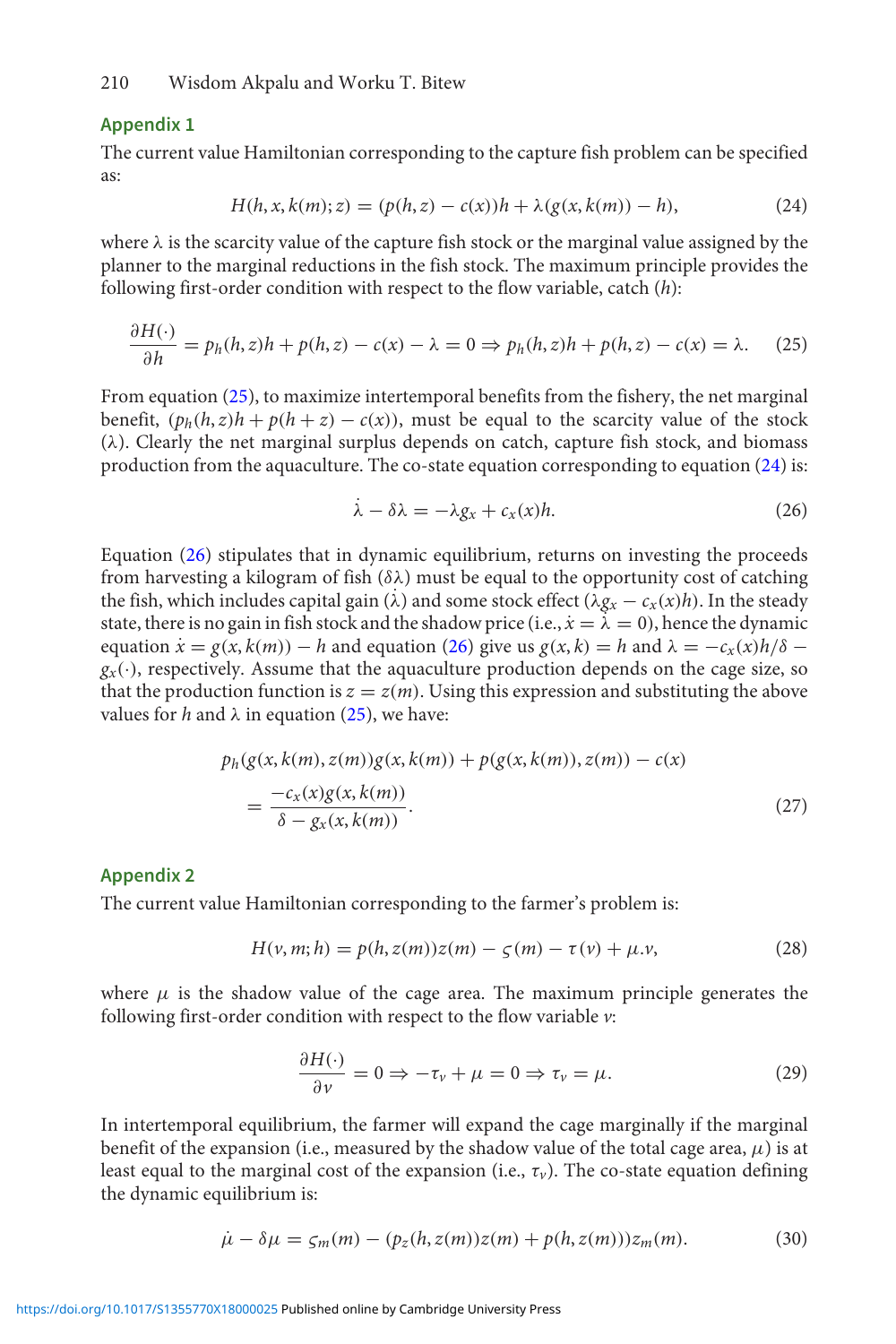Similarly, from equation [\(30\)](#page-12-4), in a dynamic equilibrium the capital gain from investing in an extra unit of the cage area  $(\mu)$  plus the marginal benefit from fish harvest attributable to the marginal increment in the cage area (i.e.,  $(p_z(h, z(m))z(m) + p(h, z(m)))z_m(m)$  –  $\zeta_m(m)$ ) should balance the marginal opportunity of interest earnable on  $\mu$  (i.e.,  $\delta\mu$ ). In the steady state, we have  $\dot{\mu} = \dot{m} = v = 0$ . Combining equations [\(29\)](#page-12-1) and [\(30\)](#page-12-4), and using  $h = g(x, k(x))$ , we obtain the following:

$$
\zeta_m(m) = [p_z(g(x, k(m)), z(m))z(m) + p(g(x, k(m)), z(m))]z_m(m) - \delta \tau_v.
$$
 (31)

# **Appendix 3**

The current value Hamiltonian corresponding to the social planner's problem is

<span id="page-13-2"></span>
$$
H(\cdot) = (p(h, z(m)) - c(x))h + p(h, z(m))z(m) - \zeta(m) - \tau(\nu) + \lambda_s(g(x, k(m)) - h) + \mu_s \nu,
$$
\n(32)

The maximum principle generates the following first-order conditions:

$$
\frac{\partial H}{\partial h} = 0 \Rightarrow p_h(h, z(m))(h + z(m)) + p(h, z(m)) - c(x) = \lambda_s \tag{33}
$$

<span id="page-13-4"></span><span id="page-13-3"></span><span id="page-13-1"></span><span id="page-13-0"></span>
$$
\frac{\partial H}{\partial v} = 0 \Rightarrow \tau_v = \mu_s. \tag{34}
$$

Equation [\(33\)](#page-13-0) differs from [\(25\)](#page-12-3) by  $p_h(h, z(m))z(m) < 0$ , indicating that, in intertemporal equilibrium, the socially-optimum catch level is lower than the 'private' equilibrium catch level of the capture fisheries' manager. Consequently, decentralizing the two subsectors could result in over-harvesting of the capture fish stock due to imperfect competition in the market for fish. The corresponding co-state equations (for the co-state variables *x* and *m*, respectively) are:

$$
\dot{\lambda}_s - \delta \lambda_s = -\lambda_s g_x(\cdot) + c_x(x)h
$$
\n
$$
\dot{\mu}_s - \delta \mu_s = \zeta_m(m) - \left[ p_z(h, z(m))z(m) + p(h, z(m)) \right] z_m(m)
$$
\n
$$
- p_z(h, z(m)) z_m(m)h - \lambda_s g_k(\cdot) k_m(\cdot).
$$
\n(36)

While equations  $(26)$  and  $(35)$  are the same,  $(30)$  and  $(36)$  are obviously different. Since  $p_z(h, z(m))z_m(m)h < 0$  and  $\lambda_s g_k(\cdot)k_m(\cdot) = -\omega\lambda_s g_k(\cdot) - \gamma\lambda_s g_k(\cdot) < 0$ , in dynamic equilibrium the net benefit from marginally expanding the cage is overstated, which favors increment in the cage size in equation  $(30)$ . Thus, properly accounting for the resource use externality (pollution) discourages expansion of aquaculture.

In the steady state,  $\dot{m} = \dot{x} = \dot{\lambda}_s = \dot{\mu}_s = v = 0$ , and  $h = g(x, k_0 - m(\omega + \gamma))$ , hence the tax expression becomes:

$$
\eta = \gamma \left[ p_h(g(\cdot), z(m)) (g(\cdot) + z(m)) + p(g(\cdot), z(m)) - c(x) \right] g_k(\cdot). \tag{37}
$$

Also we have the following expressions for the shadow values:

$$
\lambda_s = -\frac{c_x(x)g(\cdot)}{\delta - g_x(\cdot)},\tag{38}
$$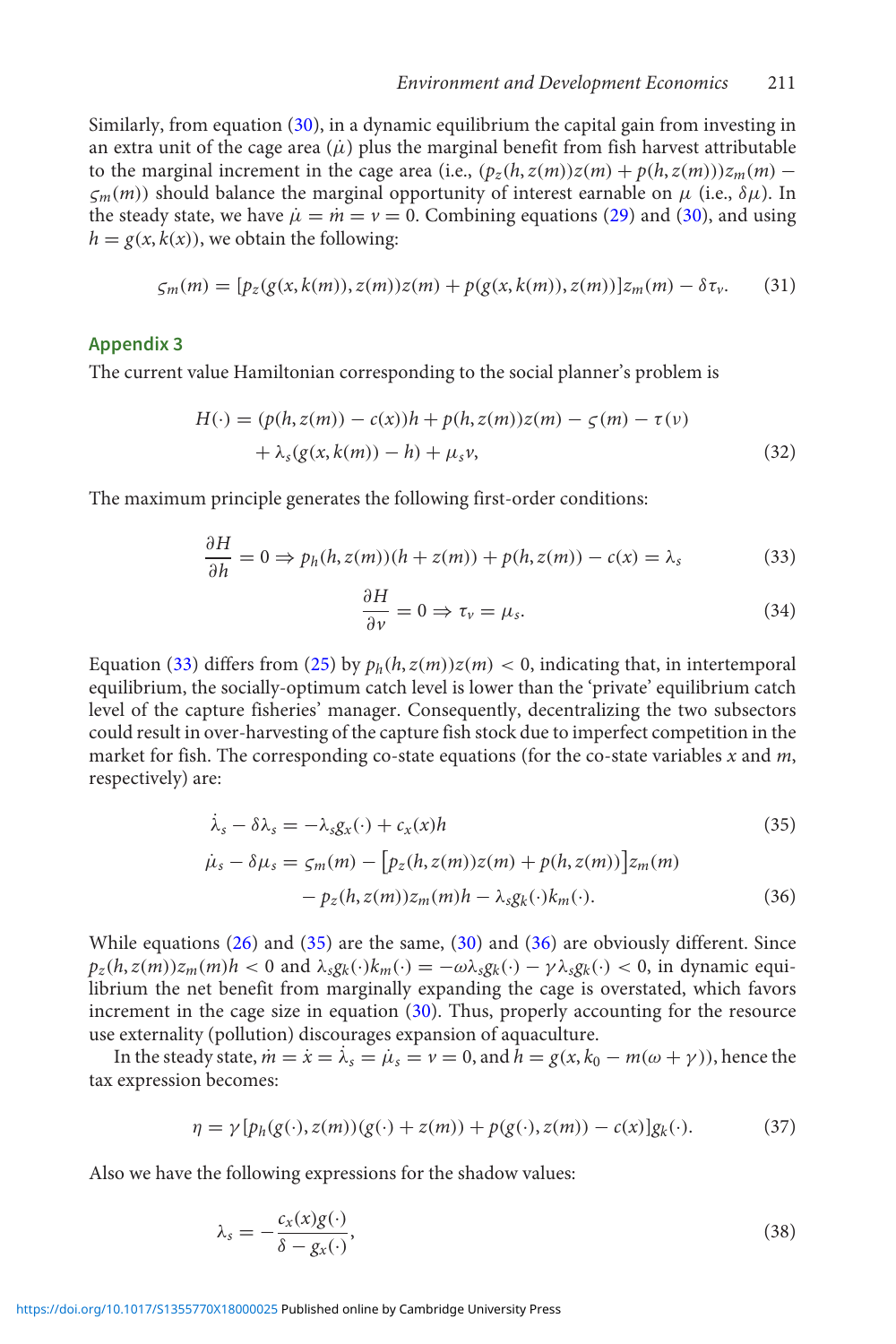212 Wisdom Akpalu and Worku T. Bitew

$$
\mu_{s} = \frac{\left[p_{z}(g(\cdot), z(m))(g(\cdot) + z(m)) + p(g(\cdot), z(m))\right]z_{m}(m)}{\delta} - \frac{(c_{x}(x)g(\cdot)/\delta - g_{x}(\cdot))g_{k}(\cdot)k_{m}(\cdot) - \varsigma_{m}(m)}{\delta} \tag{39}
$$

Substituting these values in equations  $(35)$  and  $(36)$ , the equations that relate the optimum stock and cage size become:

$$
p_h(g(\cdot), z(m))(g(\cdot) + z(m)) + p(g(\cdot), z(m)) - c(x) = -\frac{c_x(x)g(\cdot)}{\delta - g_x(\cdot)},
$$
\n
$$
\delta \tau_v = \left[ p_z(g(\cdot), z(m))(g(\cdot) + z(m)) + p(g(\cdot), z(m)) \right] z_m(m)
$$
\n
$$
-\left( \frac{c_x(x)g(\cdot)}{\delta - g_x(\cdot)} \right) g_k(\cdot) k_m(\cdot) - \zeta_m(m).
$$
\n(41)

# **Appendix 4**

The Lagrangian function corresponding to the FDI problem is:

<span id="page-14-1"></span>
$$
L = H(\cdot) + \psi \langle (1 - \alpha)p(h, z(m))z(m) - \zeta(m) - \tau(\nu) \rangle, \tag{42}
$$

where  $\psi$  is a Lagrange multiplier, and

<span id="page-14-0"></span>
$$
H(\cdot) = \alpha p(h, z(m))z(m) + (p(h, z(m)) - c(x))h
$$
  
+  $\lambda_s(g(x, k(m)) - h) + \mu_s v$ .

The first-order conditions with respect to the flow variables, following the maximum principle, are:

$$
\frac{\partial L}{\partial \alpha} = 0 \Rightarrow p(h, z(m))z(m) - \psi p(h, z(m))z(m) = 0 \Rightarrow \psi = 1,
$$
(43)  

$$
\frac{\partial L(\cdot)}{\partial h} = 0 \Rightarrow \alpha p_h(h, z(m))z(m) + p_h(h, z(m))h + p(h, z(m))
$$

$$
+ \psi(1 - \alpha)p_h(h, z(m))z(m) - c(x)
$$

$$
= \lambda_s p_h(h, z(m))(h + z(m)) + p(h, z(m)) - c(x) = \lambda_s,
$$
(44)

$$
\frac{\partial L}{\partial v} = 0 : \tau_v = \mu. \tag{45}
$$

The co-state equations are  $\mathbf{r}$ 

$$
\lambda_s - \delta \lambda_s = -\lambda_s g_x + c_x(x)h,
$$
\n
$$
\dot{\mu}_s - \delta \mu_s = -\alpha [p_z(\cdot)z_m(m)z(m) + p(\cdot)z_m] - p_z z_m h - \lambda_s g_k(\cdot)k_m(\cdot)
$$
\n(46)

<span id="page-14-2"></span>
$$
+\psi \zeta_m(m) - \psi(1-\alpha)[p_z(\cdot)z_m(m)z(m) + p(\cdot)z_m]. \tag{47}
$$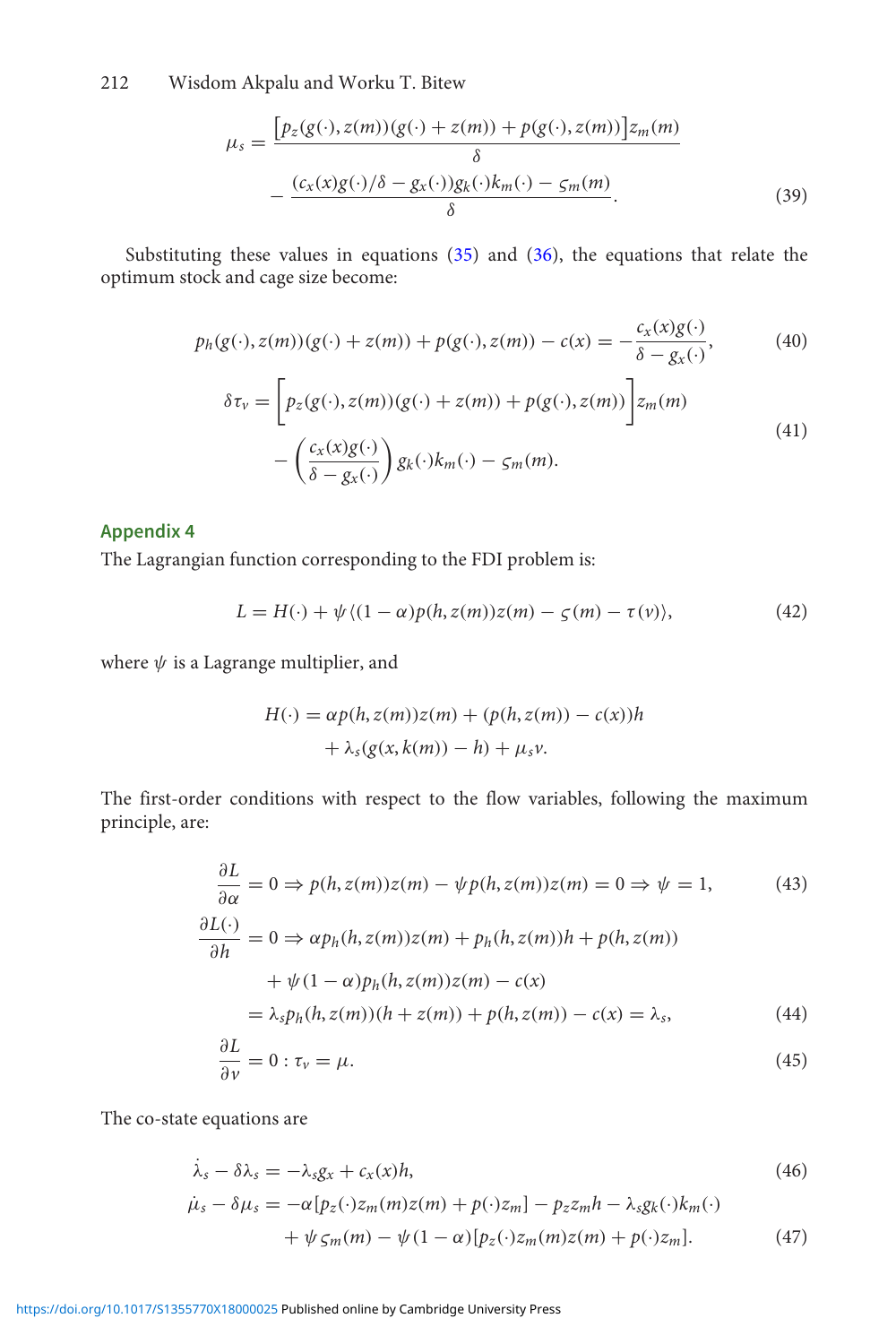Again, in the steady state,  $\dot{m} = \dot{x} = \dot{\lambda}_s = \dot{\mu}_s = v = 0$ , implies:

$$
p_h(g(\cdot), z(m))[g(\cdot) + z(m)] + p(g(\cdot), z(m)) - c(x) = -\left(\frac{c_x(x)g(\cdot)}{\delta - g_x(\cdot)}\right), \quad (48)
$$

$$
\delta \tau_{\nu} = p_z(\cdot) z_m(m) [z(m) + g(\cdot)] + p(\cdot) z_m - \left(\frac{c_x(x) g(\cdot)}{\delta - g_x(\cdot)}\right) g_k(\cdot) k_m(\cdot) - \varsigma_m(m). \tag{49}
$$

In addition to the first-order conditions, we have the following transversality condition:

$$
\frac{\partial L}{\partial \psi} = (1 - \alpha)p(h, z(m))z(m) - \zeta(m) - \tau(\nu) \ge 0, \psi \ge 0, L_{\psi}\psi = 0.
$$
 (50)

Since  $\psi = 1$ , it follows that  $\partial L/\partial \psi = 0$ , and the tax expression is:

$$
\alpha = 1 - \left(\frac{\varsigma(m) + \tau(\upsilon)}{p(h, z(m))z(m)}\right). \tag{51}
$$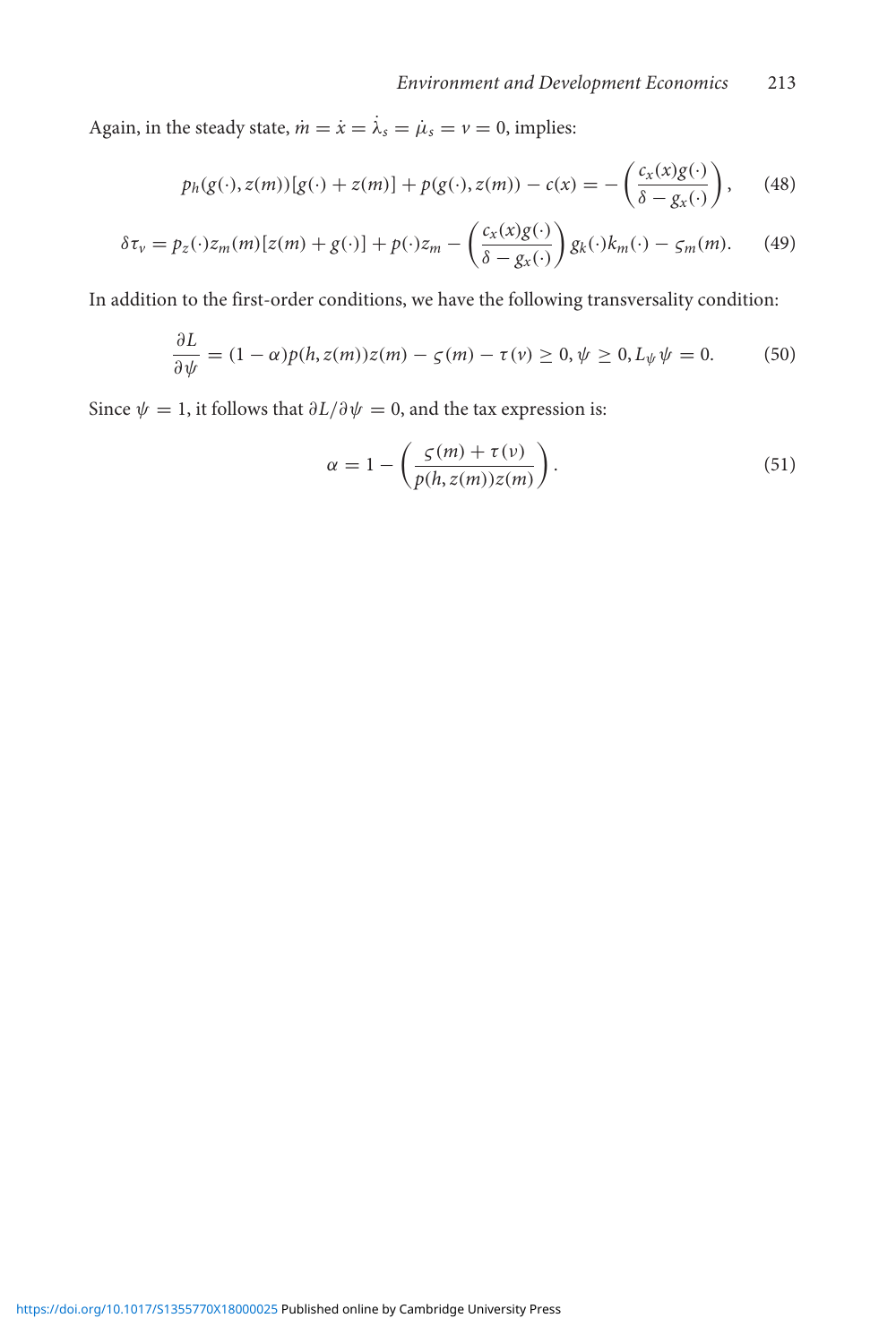|  |  |  | able A1. Optimum wild fish catch, aquaculture harvest, and tax if local capital finances aquaculture and externalities are internalized |
|--|--|--|-----------------------------------------------------------------------------------------------------------------------------------------|
|  |  |  |                                                                                                                                         |

<span id="page-16-0"></span>

| Parameters/variables                      | Baseline (no pollution) | Change in $r$ | Change in $\varsigma$ | <b>Baseline (with pollution)</b> | Change in $\delta$ | Change in $c$ | Change in $\tau$ |
|-------------------------------------------|-------------------------|---------------|-----------------------|----------------------------------|--------------------|---------------|------------------|
| $\epsilon$                                | 13.5                    | 13.5          | 13.5                  | 13.5                             | 13.5               | 18.5          | 13.5             |
| $\delta$                                  | 0.05                    | 0.05          | 0.05                  | 0.05                             | 0.03               | 0.05          | 0.05             |
| $\sigma$                                  | 0.016                   | 0.016         | 0.016                 | 0.016                            | 0.016              | 0.016         | 0.016            |
| τ                                         | 10                      | 10            | 10                    | 10                               | 10                 | 10            | 20               |
| a; b                                      | 44; 0.00025             | 44; 0.00025   | 44; 0.00025           | 44; 0.00025                      | 44; 0.00025        | 44; 0.00025   | 44; 0.00025      |
| $\theta$ ; $\varepsilon$                  | 44.38; 0.5              | 44.38; 0.5    | 44.38; 0.5            | 44.38; 0.5                       | 44.38; 0.5         | 44.38; 0.5    | 44.38; 0.5       |
| $\omega$                                  | 3                       | 3             | 3                     | 3                                | 3                  | 3             | 3                |
| $\varsigma$                               | 52.94                   | 52.94         | 63.53                 | 52.94                            | 52.94              | 52.94         | 52.94            |
|                                           | 1.358                   | 1.63          | 1.358                 | 1.358                            | 1.358              | 1.358         | 1.358            |
| $k_0$                                     | 80,000                  | 80,000        | 80,000                | 80,000                           | 80,000             | 80,000        | 80,000           |
| $\gamma$                                  | $\Omega$                | $\Omega$      | $\mathbf{0}$          | 1.5                              | $\Omega$           | $\mathbf{0}$  | $\mathbf 0$      |
| $X^*$                                     | 38445.3                 | 38714.1       | 38466.2               | 38436.7                          | 39034.2            | 38450.9       | 38446.5          |
| $h^*$                                     | 27055.7                 | 32507         | 27070.4               | 27049.6                          | 27080.0            | 27056.0       | 27056.5          |
| $(z^*)$                                   | 363.501                 | 319.131       | 322.052               | 309.659                          | 360.426            | 363.497       | 361.298          |
| $m^*$                                     | 67.0867                 | 51.7087       | 52.6595               | 48.6848                          | 65.9566            | 67.0853       | 66.276           |
| $(A_c^*)$                                 | 0.0909                  | 0.0798        | 0.0805                | 0.0755                           | 0.0901             | 0.0909        | 0.0903           |
| $(A^*_q)$                                 | 17.3289                 | 18.3960       | 16.132                | 15.7754                          | 17.5643            | 17.3299       | 17.265           |
| $(A_p^*)$                                 | 0.0000                  | 0.0000        | 0.0000                | 4.1961                           | 0.000              | 0.000         | 0.000            |
| $p^* = [a - b(h^* + z^*)]$                | 37.1465                 | 37.7935       | 37.1519               | 37.1602                          | 37.1399            | 37.1451       | 37.1455          |
| $A_c^*$<br>$*100$                         | 0.2447                  | 0.2111        | 0.2167                | 0.2032                           | 0.2426             | 0.2446        | 0.2432           |
| $\overrightarrow{A_{\alpha}^*}$<br>$*100$ | 46.6502                 | 46.6750       | 43.4217               | 42.3986                          | 47.2924            | 46.6521       | 46.4792          |
| $*100$<br>$*100$                          | 0.0000                  | 0.0000        | 0.0000                | 11.2919                          | 0.0000             | 0.0000        | 0.0000           |

<span id="page-16-1"></span>Notes: c, cost per unit effort;  $\delta$ , social discount rate;  $\sigma$ , catchability coefficient;  $\tau$ , price per unit of additional cage area; q and b, demand function parameters;  $\theta$  and  $\varepsilon$ , aquaculture production parameters; *<sup>r</sup>*, intrinsic growth rate; *k*0, environmental carrying capacity; <sup>ω</sup>, marginal reduction in environmental carrying capacity due to expansion of aquaculture; <sup>γ</sup> , marginal reduction in environmental carrying capacity due to pollution;  $\varsigma,$  marginal cost of farming fish;  $x^*$ , capture fish stock;  $h^*$ , wild fish catch;  $z^*$ , aquaculture harvest;  $m^*$ , cage size/area;  $\alpha^*$ , ad valorem tax; A $_c^*$ . aquaculture tax; *A*⋡, pollution/externality tax; *A*≵, capture fisher tax; *p*\*, price of fish.